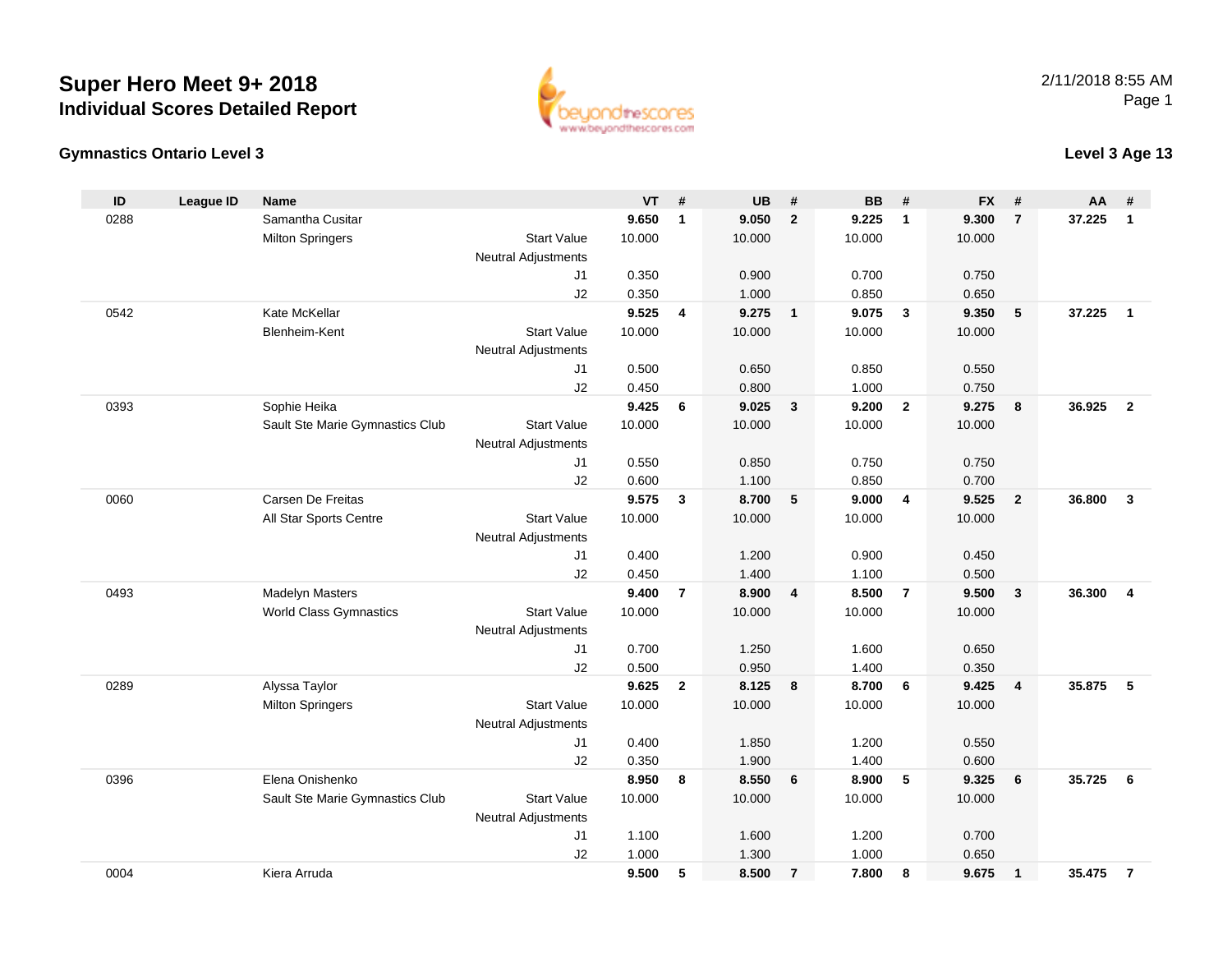

| <b>Start Value</b><br>All Star Sports Centre | 10.000 | 10.000 | 10.000   | 10.000 |  |
|----------------------------------------------|--------|--------|----------|--------|--|
| <b>Neutral Adjustments</b>                   |        |        | $-0.100$ |        |  |
|                                              | 0.500  | .600   | 2.000    | 0.350  |  |
| J2                                           | 0.500  | .400   | 2.200    | 0.300  |  |

#### **Gymnastics Ontario Level 3Level 3 Age 14+**

| ID   | League ID | <b>Name</b>                   |                            | VT.    | # | UB.    | <b>BB</b> | <b>FX</b> | - # | AA     |  |
|------|-----------|-------------------------------|----------------------------|--------|---|--------|-----------|-----------|-----|--------|--|
| 0545 |           | Olivia lafano                 |                            | 9.500  |   | 9.575  | 9.575     | 9.725     |     | 38.375 |  |
|      |           | <b>High Flyers Gymnastics</b> | <b>Start Value</b>         | 10.000 |   | 10.000 | 10.000    | 10.000    |     |        |  |
|      |           |                               | <b>Neutral Adjustments</b> |        |   |        |           |           |     |        |  |
|      |           |                               | ال                         | 0.500  |   | 0.300  | 0.350     | 0.150     |     |        |  |
|      |           |                               | J2                         | 0.500  |   | 0.550  | 0.500     | 0.400     |     |        |  |

### **Gymnastics Ontario Level 3**

| ID   | League ID | <b>Name</b>                       |                            | $VT$ # |                          | <b>UB</b> | #                        | <b>BB</b> | #                        | $FX$ # |                          | AA     | #                        |
|------|-----------|-----------------------------------|----------------------------|--------|--------------------------|-----------|--------------------------|-----------|--------------------------|--------|--------------------------|--------|--------------------------|
| 0551 |           | Tegan Hammond                     |                            | X.XXX  | $\overline{\phantom{a}}$ | X.XXX     | $\overline{\phantom{a}}$ | X.XXX     | $\overline{\phantom{a}}$ | X.XXX  | $\overline{\phantom{a}}$ | 0.000  | $\overline{\phantom{a}}$ |
| 0003 |           | Rukevwe Akpokiniovo               |                            | 9.700  | 1                        | 9.600     | $\mathbf 1$              | 9.200     | 4                        | 9.725  | -1                       | 38.225 | -1                       |
|      |           | All Star Sports Centre            | <b>Start Value</b>         | 10.000 |                          | 10.000    |                          | 10.000    |                          | 10.000 |                          |        |                          |
|      |           |                                   | Neutral Adjustments        |        |                          |           |                          |           |                          |        |                          |        |                          |
|      |           |                                   | J1                         | 0.300  |                          | 0.400     |                          | 0.900     |                          | 0.300  |                          |        |                          |
|      |           |                                   | J2                         | 0.300  |                          | 0.400     |                          | 0.700     |                          | 0.250  |                          |        |                          |
| 0127 |           | Reese Pereira                     |                            | 9.675  | $\overline{2}$           | 9.250     | $\overline{4}$           | 9.250     | $\overline{\mathbf{2}}$  | 9.700  | $\overline{\mathbf{2}}$  | 37.875 | $\overline{2}$           |
|      |           | <b>Burlington Gymnastics Club</b> | <b>Start Value</b>         | 10.000 |                          | 10.000    |                          | 10.000    |                          | 10.000 |                          |        |                          |
|      |           |                                   | Neutral Adjustments        |        |                          |           |                          |           |                          |        |                          |        |                          |
|      |           |                                   | J <sub>1</sub>             | 0.350  |                          | 0.700     |                          | 0.700     |                          | 0.300  |                          |        |                          |
|      |           |                                   | J2                         | 0.300  |                          | 0.800     |                          | 0.800     |                          | 0.300  |                          |        |                          |
| 0129 |           | Jessica Trodd                     |                            | 9.625  | 3                        | 9.500     | $\overline{2}$           | 9.225     | $\mathbf{3}$             | 9.200  | - 6                      | 37.550 | $\overline{\mathbf{3}}$  |
|      |           | <b>Burlington Gymnastics Club</b> | <b>Start Value</b>         | 10.000 |                          | 10.000    |                          | 10.000    |                          | 10.000 |                          |        |                          |
|      |           |                                   | Neutral Adjustments        |        |                          |           |                          |           |                          |        |                          |        |                          |
|      |           |                                   | J <sub>1</sub>             | 0.400  |                          | 0.400     |                          | 0.700     |                          | 0.600  |                          |        |                          |
|      |           |                                   | J2                         | 0.350  |                          | 0.600     |                          | 0.850     |                          | 1.000  |                          |        |                          |
| 0514 |           | Rachel Donaldson                  |                            | 9.450  | 6                        | 8.900     | $6\overline{6}$          | 9.175     | 5                        | 9.450  | $\overline{\mathbf{3}}$  | 36.975 | $\overline{\mathbf{4}}$  |
|      |           | University of Toronto             | <b>Start Value</b>         | 10.000 |                          | 10.000    |                          | 10.000    |                          | 10.000 |                          |        |                          |
|      |           |                                   | <b>Neutral Adjustments</b> |        |                          |           |                          |           |                          |        |                          |        |                          |
|      |           |                                   | J1                         | 0.550  |                          | 1.200     |                          | 0.850     |                          | 0.600  |                          |        |                          |
|      |           |                                   | J2                         | 0.550  |                          | 1.000     |                          | 0.800     |                          | 0.500  |                          |        |                          |

**Level 3 Age 11 A**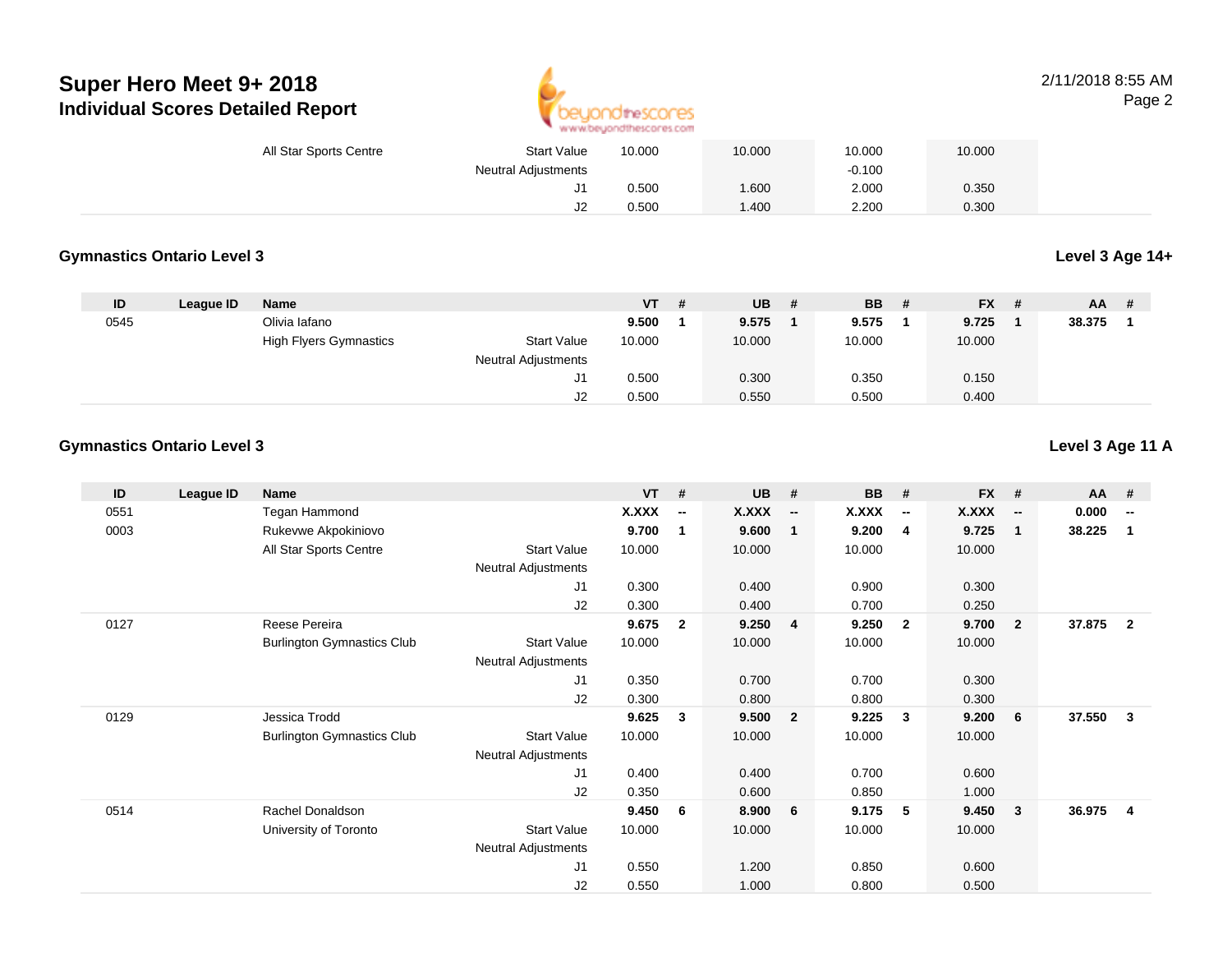

| 0061 | Abby Turpin                     |                            | 9.475  | 5              | 8.975  | 5              | 9.175  | 5                       | 9.300  | 5                       | 36.925 | -5             |
|------|---------------------------------|----------------------------|--------|----------------|--------|----------------|--------|-------------------------|--------|-------------------------|--------|----------------|
|      | All Star Sports Centre          | <b>Start Value</b>         | 10.000 |                | 10.000 |                | 10.000 |                         | 10.000 |                         |        |                |
|      |                                 | <b>Neutral Adjustments</b> |        |                |        |                |        |                         |        |                         |        |                |
|      |                                 | J1                         | 0.600  |                | 1.150  |                | 0.800  |                         | 0.600  |                         |        |                |
|      |                                 | J2                         | 0.450  |                | 0.900  |                | 0.850  |                         | 0.800  |                         |        |                |
| 0395 | Sophie Rose                     |                            | 9.575  | 4              | 8.700  | $\overline{7}$ | 9.125  | 6                       | 9.450  | $\overline{\mathbf{3}}$ | 36.850 | - 6            |
|      | Sault Ste Marie Gymnastics Club | <b>Start Value</b>         | 10.000 |                | 10.000 |                | 10.000 |                         | 10.000 |                         |        |                |
|      |                                 | <b>Neutral Adjustments</b> |        |                |        |                |        |                         |        |                         |        |                |
|      |                                 | J1                         | 0.450  |                | 1.200  |                | 0.800  |                         | 0.450  |                         |        |                |
|      |                                 | J2                         | 0.400  |                | 1.400  |                | 0.950  |                         | 0.650  |                         |        |                |
| 0012 | Cassandra Carl                  |                            | 9.350  | 8              | 9.400  | 3              | 9.075  | $\overline{7}$          | 8.975  | $\overline{7}$          | 36.800 | $\overline{7}$ |
|      | All Star Sports Centre          | <b>Start Value</b>         | 10.000 |                | 10.000 |                | 10.000 |                         | 10.000 |                         |        |                |
|      |                                 | <b>Neutral Adjustments</b> |        |                |        |                |        |                         |        |                         |        |                |
|      |                                 | J1                         | 0.600  |                | 0.600  |                | 0.900  |                         | 0.950  |                         |        |                |
|      |                                 | J2                         | 0.700  |                | 0.600  |                | 0.950  |                         | 1.100  |                         |        |                |
| 0515 | Renee Sas                       |                            | 9.400  | $\overline{7}$ | 8.150  | 8              | 9.300  | $\overline{\mathbf{1}}$ | 9.350  | $\overline{4}$          | 36.200 | 8              |
|      | University of Toronto           | <b>Start Value</b>         | 10.000 |                | 10.000 |                | 10.000 |                         | 10.000 |                         |        |                |
|      |                                 | <b>Neutral Adjustments</b> |        |                |        |                |        |                         |        |                         |        |                |
|      |                                 | J1                         | 0.600  |                | 2.000  |                | 0.600  |                         | 0.650  |                         |        |                |
|      |                                 | J2                         | 0.600  |                | 1.700  |                | 0.800  |                         | 0.650  |                         |        |                |
| 0121 | Addison Tope                    |                            | 9.275  | 9              | 7.875  | 9              | 8.750  | 8                       | 8.750  | 8                       | 34.650 | 9              |
|      | Blenheim-Kent                   | <b>Start Value</b>         | 10.000 |                | 10.000 |                | 10.000 |                         | 10.000 |                         |        |                |
|      |                                 | <b>Neutral Adjustments</b> |        |                |        |                |        |                         |        |                         |        |                |
|      |                                 | J1                         | 0.650  |                | 2.150  |                | 1.100  |                         | 1.350  |                         |        |                |
|      |                                 | J2                         | 0.800  |                | 2.100  |                | 1.400  |                         | 1.150  |                         |        |                |

### **Gymnastics Ontario Level 3**

|  | Level 3 Age 11 B |
|--|------------------|
|--|------------------|

| ID   | League ID | <b>Name</b>                       |                            | $VT$ # |                          | <b>UB</b> | #                        | <b>BB</b> | #                        | <b>FX</b> | #                        | <b>AA</b> | #              |
|------|-----------|-----------------------------------|----------------------------|--------|--------------------------|-----------|--------------------------|-----------|--------------------------|-----------|--------------------------|-----------|----------------|
| 0546 |           | Alivia Pagliuso                   |                            | X.XXX  | $\overline{\phantom{a}}$ | X.XXX     | $\overline{\phantom{a}}$ | X.XXX     | $\overline{\phantom{a}}$ | X.XXX     | $\overline{\phantom{a}}$ | 0.000     | $\mathbf{u}$   |
| 0118 |           | Ava Rivest                        |                            | 9.700  |                          | $9.225$ 2 |                          | 9.650     |                          | 9.700     |                          | 38.275    |                |
|      |           | Blenheim-Kent                     | <b>Start Value</b>         | 10.000 |                          | 10.000    |                          | 10.000    |                          | 10.000    |                          |           |                |
|      |           |                                   | <b>Neutral Adjustments</b> |        |                          |           |                          |           |                          |           |                          |           |                |
|      |           |                                   | J1                         | 0.350  |                          | 0.800     |                          | 0.300     |                          | 0.250     |                          |           |                |
|      |           |                                   | J2                         | 0.250  |                          | 0.750     |                          | 0.400     |                          | 0.350     |                          |           |                |
| 0125 |           | Ava Lietaer                       |                            | 9.650  | $\overline{\mathbf{2}}$  | 9.600     |                          | 9.000     | - 5                      | 9.525     | - 3                      | 37.775    | $\overline{2}$ |
|      |           | <b>Burlington Gymnastics Club</b> | <b>Start Value</b>         | 10.000 |                          | 10.000    |                          | 10.000    |                          | 10.000    |                          |           |                |
|      |           |                                   | <b>Neutral Adjustments</b> |        |                          |           |                          |           |                          |           |                          |           |                |
|      |           |                                   | J1                         | 0.300  |                          | 0.500     |                          | 1.100     |                          | 0.400     |                          |           |                |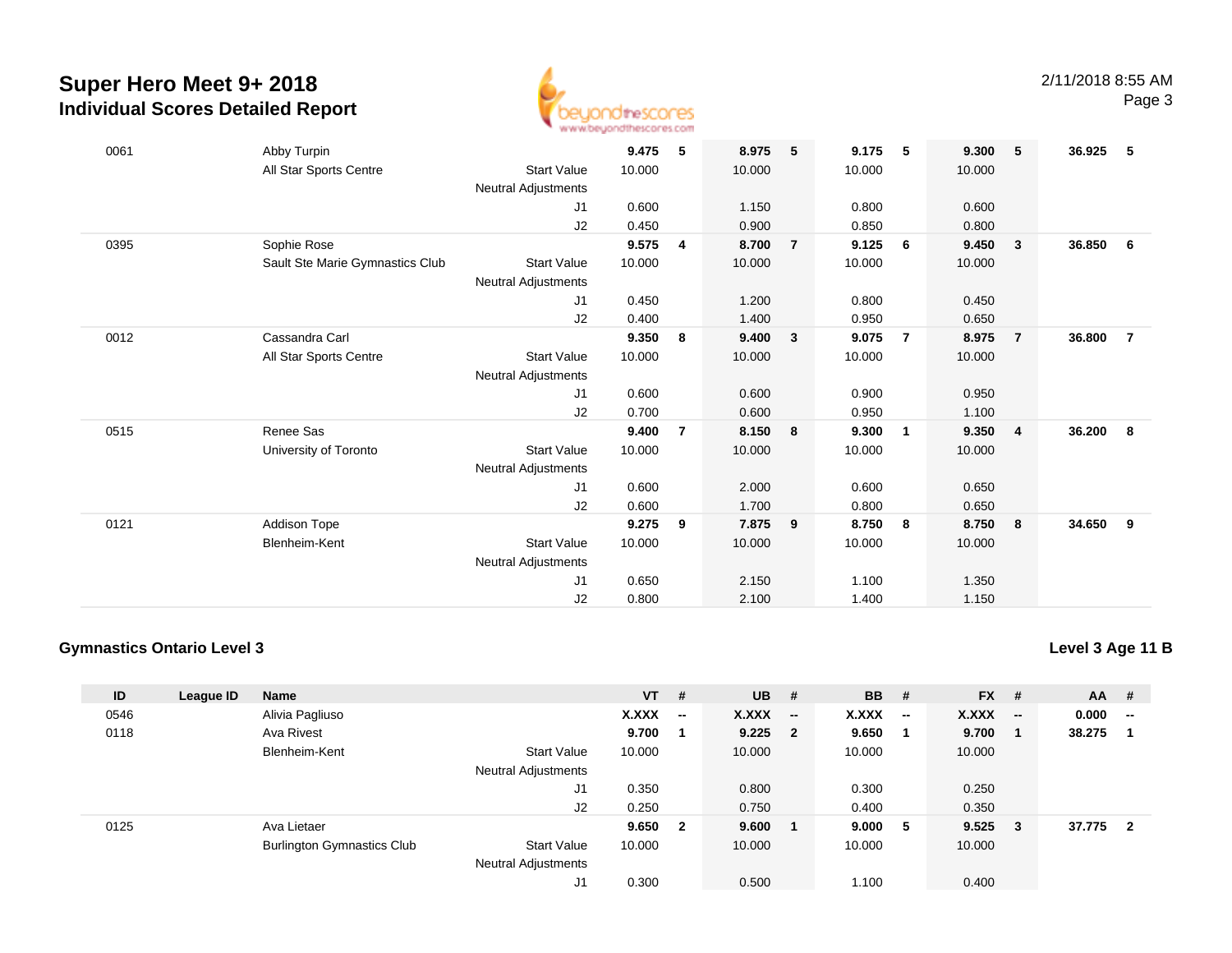

|      |                                   | J2                         | 0.400  |                         | 0.300  |                | 0.900  |                         | 0.550  |                         |        |                  |
|------|-----------------------------------|----------------------------|--------|-------------------------|--------|----------------|--------|-------------------------|--------|-------------------------|--------|------------------|
| 0520 | Mia Kwong                         |                            | 9.575  | 3                       | 9.100  | $\mathbf{3}$   | 9.325  | $\overline{2}$          | 9.150  | 5                       | 37.150 | $\mathbf{3}$     |
|      | University of Toronto             | <b>Start Value</b>         | 10.000 |                         | 10.000 |                | 10.000 |                         | 10.000 |                         |        |                  |
|      |                                   | Neutral Adjustments        |        |                         |        |                |        |                         |        |                         |        |                  |
|      |                                   | J1                         | 0.450  |                         | 1.000  |                | 0.600  |                         | 0.900  |                         |        |                  |
|      |                                   | J2                         | 0.400  |                         | 0.800  |                | 0.750  |                         | 0.800  |                         |        |                  |
| 0234 | Dhiya Glavin                      |                            | 9.650  | $\overline{2}$          | 8.450  | 6              | 9.250  | $\overline{\mathbf{3}}$ | 9.600  | $\overline{2}$          | 36.950 | $\overline{4}$   |
|      | Forest City Gym Club              | <b>Start Value</b>         | 10.000 |                         | 10.000 |                | 10.000 |                         | 10.000 |                         |        |                  |
|      |                                   | Neutral Adjustments        |        |                         |        |                |        |                         |        |                         |        |                  |
|      |                                   | J1                         | 0.400  |                         | 1.400  |                | 0.750  |                         | 0.400  |                         |        |                  |
|      |                                   | J2                         | 0.300  |                         | 1.700  |                | 0.750  |                         | 0.400  |                         |        |                  |
| 0398 | Claire Mattila                    |                            | 8.850  | $\overline{7}$          | 9.000  | 4              | 8.700  | 6                       | 9.300  | $\overline{\mathbf{4}}$ | 35.850 | 5                |
|      | Sault Ste Marie Gymnastics Club   | <b>Start Value</b>         | 10.000 |                         | 10.000 |                | 10.000 |                         | 10.000 |                         |        |                  |
|      |                                   | <b>Neutral Adjustments</b> |        |                         |        |                |        |                         |        |                         |        |                  |
|      |                                   | J1                         | 1.100  |                         | 1.000  |                | 1.200  |                         | 0.650  |                         |        |                  |
|      |                                   | J2                         | 1.200  |                         | 1.000  |                | 1.400  |                         | 0.750  |                         |        |                  |
| 0547 | Paige Hammond                     |                            | 9.150  | 6                       | 8.375  | $\overline{7}$ | 8.700  | $6\phantom{1}6$         | 9.000  | 6                       | 35.225 | 6                |
|      | <b>Burlington Gymnastics Club</b> | <b>Start Value</b>         | 10.000 |                         | 10.000 |                | 10.000 |                         | 10.000 |                         |        |                  |
|      |                                   | Neutral Adjustments        |        |                         |        |                |        |                         |        |                         |        |                  |
|      |                                   | J <sub>1</sub>             | 0.800  |                         | 1.550  |                | 1.200  |                         | 0.950  |                         |        |                  |
|      |                                   | J2                         | 0.900  |                         | 1.700  |                | 1.400  |                         | 1.050  |                         |        |                  |
| 0397 | Sadie Pedlar                      |                            | 9.375  | $\overline{\mathbf{4}}$ | 8.750  | 5              | 8.450  | $\overline{7}$          | 8.350  | 8                       | 34.925 | $\overline{7}$   |
|      | Sault Ste Marie Gymnastics Club   | <b>Start Value</b>         | 10.000 |                         | 10.000 |                | 10.000 |                         | 10.000 |                         |        |                  |
|      |                                   | Neutral Adjustments        |        |                         |        |                |        |                         |        |                         |        |                  |
|      |                                   | J1                         | 0.650  |                         | 1.300  |                | 1.500  |                         | 1.500  |                         |        |                  |
|      |                                   | J2                         | 0.600  |                         | 1.200  |                | 1.600  |                         | 1.800  |                         |        |                  |
| 0408 | Jaelyn Alexander                  |                            | 8.800  | 8                       | 7.500  | 9              | 9.050  | $\overline{4}$          | 9.150  | 5                       | 34.500 | $\boldsymbol{8}$ |
|      | Sault Ste Marie Gymnastics Club   | <b>Start Value</b>         | 10.000 |                         | 10.000 |                | 10.000 |                         | 10.000 |                         |        |                  |
|      |                                   | Neutral Adjustments        |        |                         |        |                |        |                         |        |                         |        |                  |
|      |                                   | J1                         | 1.200  |                         | 2.600  |                | 0.900  |                         | 0.750  |                         |        |                  |
|      |                                   | J2                         | 1.200  |                         | 2.400  |                | 1.000  |                         | 0.950  |                         |        |                  |
| 0410 | Lucy Vanzant                      |                            | 9.200  | 5                       | 7.550  | 8              | 8.700  | $6\phantom{.}6$         | 8.675  | $\overline{7}$          | 34.125 | 9                |
|      | Sault Ste Marie Gymnastics Club   | <b>Start Value</b>         | 10.000 |                         | 10.000 |                | 10.000 |                         | 10.000 |                         |        |                  |
|      |                                   | Neutral Adjustments        |        |                         |        |                |        |                         |        |                         |        |                  |
|      |                                   | J1                         | 0.900  |                         | 2.400  |                | 1.400  |                         | 1.250  |                         |        |                  |
|      |                                   | J2                         | 0.700  |                         | 2.500  |                | 1.200  |                         | 1.400  |                         |        |                  |
|      |                                   |                            |        |                         |        |                |        |                         |        |                         |        |                  |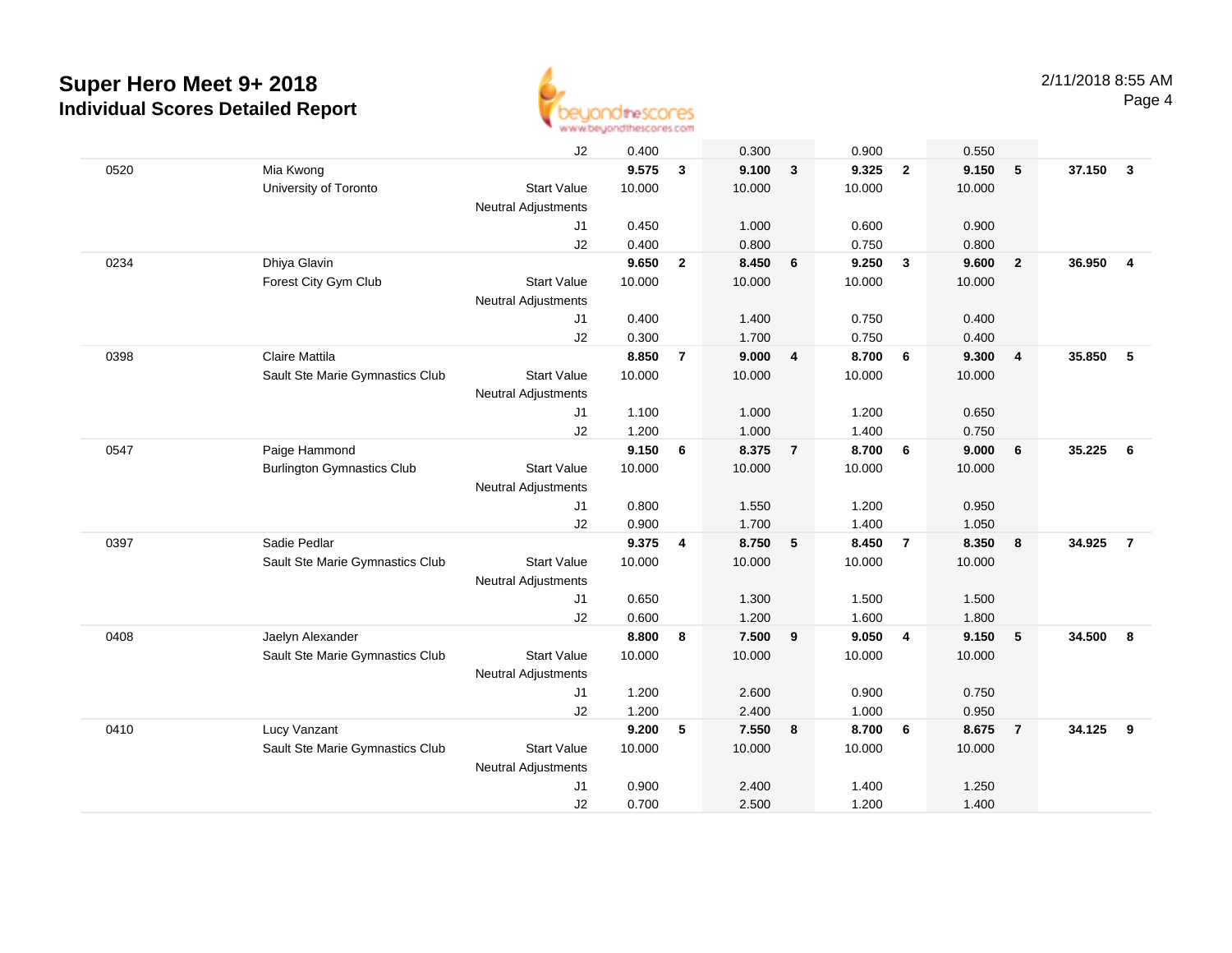



## **Level 3 Age 9 A**

| ID   | <b>League ID</b> | <b>Name</b>                   |                            | <b>VT</b>      | #              | <b>UB</b>      | #                       | <b>BB</b>      | #               | <b>FX</b>      | #                       | AA     | #                       |
|------|------------------|-------------------------------|----------------------------|----------------|----------------|----------------|-------------------------|----------------|-----------------|----------------|-------------------------|--------|-------------------------|
| 0296 |                  | Richa Gangoni                 |                            | 9.675          | $\mathbf{1}$   | 9.200          | $\overline{1}$          | 9.175          | $\overline{1}$  | 9.400          | $\overline{2}$          | 37.450 | $\mathbf{1}$            |
|      |                  | <b>Milton Springers</b>       | <b>Start Value</b>         | 10.000         |                | 10.000         |                         | 10.000         |                 | 10.000         |                         |        |                         |
|      |                  |                               | <b>Neutral Adjustments</b> |                |                |                |                         |                |                 |                |                         |        |                         |
|      |                  |                               | J1                         | 0.350          |                | 0.700          |                         | 0.900          |                 | 0.500          |                         |        |                         |
|      |                  |                               | J2                         | 0.300          |                | 0.900          |                         | 0.750          |                 | 0.700          |                         |        |                         |
| 0484 |                  | Abby Branch                   |                            | 9.500          | 4              | 8.875          | $\mathbf{3}$            | 8.850          | $5\phantom{.0}$ | 9.550          | $\mathbf{1}$            | 36.775 | $\overline{2}$          |
|      |                  | <b>World Class Gymnastics</b> | <b>Start Value</b>         | 10.000         |                | 10.000         |                         | 10.000         |                 | 10.000         |                         |        |                         |
|      |                  |                               | <b>Neutral Adjustments</b> |                |                |                |                         | $-0.100$       |                 |                |                         |        |                         |
|      |                  |                               | J1                         | 0.500          |                | 1.100          |                         | 1.000          |                 | 0.350          |                         |        |                         |
|      |                  |                               | J2                         | 0.500          |                | 1.150          |                         | 1.100          |                 | 0.550          |                         |        |                         |
| 0302 |                  | Rachel Papple                 |                            | 9.500          | 4              | 8.975          | $\overline{\mathbf{2}}$ | 9.050          | $\mathbf{3}$    | 8.925          | 5                       | 36.450 | $\mathbf{3}$            |
|      |                  | <b>Milton Springers</b>       | <b>Start Value</b>         | 10.000         |                | 10.000         |                         | 10.000         |                 | 10.000         |                         |        |                         |
|      |                  |                               | <b>Neutral Adjustments</b> |                |                |                |                         |                |                 |                |                         |        |                         |
|      |                  |                               | J1                         | 0.500          |                | 1.050          |                         | 0.950          |                 | 1.050          |                         |        |                         |
|      |                  |                               | J2                         | 0.500          |                | 1.000          |                         | 0.950          |                 | 1.100          |                         |        |                         |
| 0480 |                  | Scarlett Belmore              |                            | 9.450          | 5              | 8.600          | 5                       | 9.050          | $\mathbf{3}$    | 9.275          | $\mathbf{3}$            | 36.375 | $\overline{\mathbf{4}}$ |
|      |                  | <b>World Class Gymnastics</b> | <b>Start Value</b>         | 10.000         |                | 10.000         |                         | 10.000         |                 | 10.000         |                         |        |                         |
|      |                  |                               | <b>Neutral Adjustments</b> |                |                |                |                         |                |                 |                |                         |        |                         |
|      |                  |                               | J1                         | 0.600          |                | 1.500          |                         | 0.900          |                 | 0.700          |                         |        |                         |
|      |                  |                               | J2                         | 0.500          |                | 1.300          |                         | 1.000          |                 | 0.750          |                         |        |                         |
| 0298 |                  | <b>Mattie Philips</b>         |                            | 9.575          | 3              | 8.125          | 6                       | 9.125          | $\overline{2}$  | 9.400          | $\overline{2}$          | 36.225 | 5                       |
|      |                  | <b>Milton Springers</b>       | <b>Start Value</b>         | 10.000         |                | 10.000         |                         | 10.000         |                 | 10.000         |                         |        |                         |
|      |                  |                               | <b>Neutral Adjustments</b> |                |                |                |                         |                |                 |                |                         |        |                         |
|      |                  |                               | J1<br>J2                   | 0.450<br>0.400 |                | 1.850<br>1.900 |                         | 0.800<br>0.950 |                 | 0.550<br>0.650 |                         |        |                         |
| 0482 |                  | Thy Nguyen                    |                            | 9.375          | 6              | 8.675          | $\overline{4}$          | 8.275          | 6               | 9.075          | $\overline{\mathbf{4}}$ | 35.400 | 6                       |
|      |                  | <b>World Class Gymnastics</b> | <b>Start Value</b>         | 10.000         |                | 10.000         |                         | 10.000         |                 | 10.000         |                         |        |                         |
|      |                  |                               | <b>Neutral Adjustments</b> |                |                |                |                         |                |                 |                |                         |        |                         |
|      |                  |                               | J1                         | 0.650          |                | 1.250          |                         | 1.750          |                 | 0.950          |                         |        |                         |
|      |                  |                               | J2                         | 0.600          |                | 1.400          |                         | 1.700          |                 | 0.900          |                         |        |                         |
| 0486 |                  | Shannelle Brown               |                            | 9.600          | $\mathbf{2}$   | 7.725          | 8                       | 9.050          | $\mathbf{3}$    | 8.500          | $\overline{7}$          | 34.875 | $\overline{7}$          |
|      |                  | World Class Gymnastics        | <b>Start Value</b>         | 10.000         |                | 10.000         |                         | 10.000         |                 | 10.000         |                         |        |                         |
|      |                  |                               | <b>Neutral Adjustments</b> |                |                |                |                         |                |                 |                |                         |        |                         |
|      |                  |                               | J1                         | 0.400          |                | 2.200          |                         | 0.900          |                 | 1.400          |                         |        |                         |
|      |                  |                               | J2                         | 0.400          |                | 2.350          |                         | 1.000          |                 | 1.600          |                         |        |                         |
| 0485 |                  | Zoey-Ann Csizmazia            |                            | 9.275          | $\overline{7}$ | 7.950          | $\overline{7}$          | 8.925          | 4               | 8.650          | 6                       | 34.800 | 8                       |
|      |                  |                               |                            |                |                |                |                         |                |                 |                |                         |        |                         |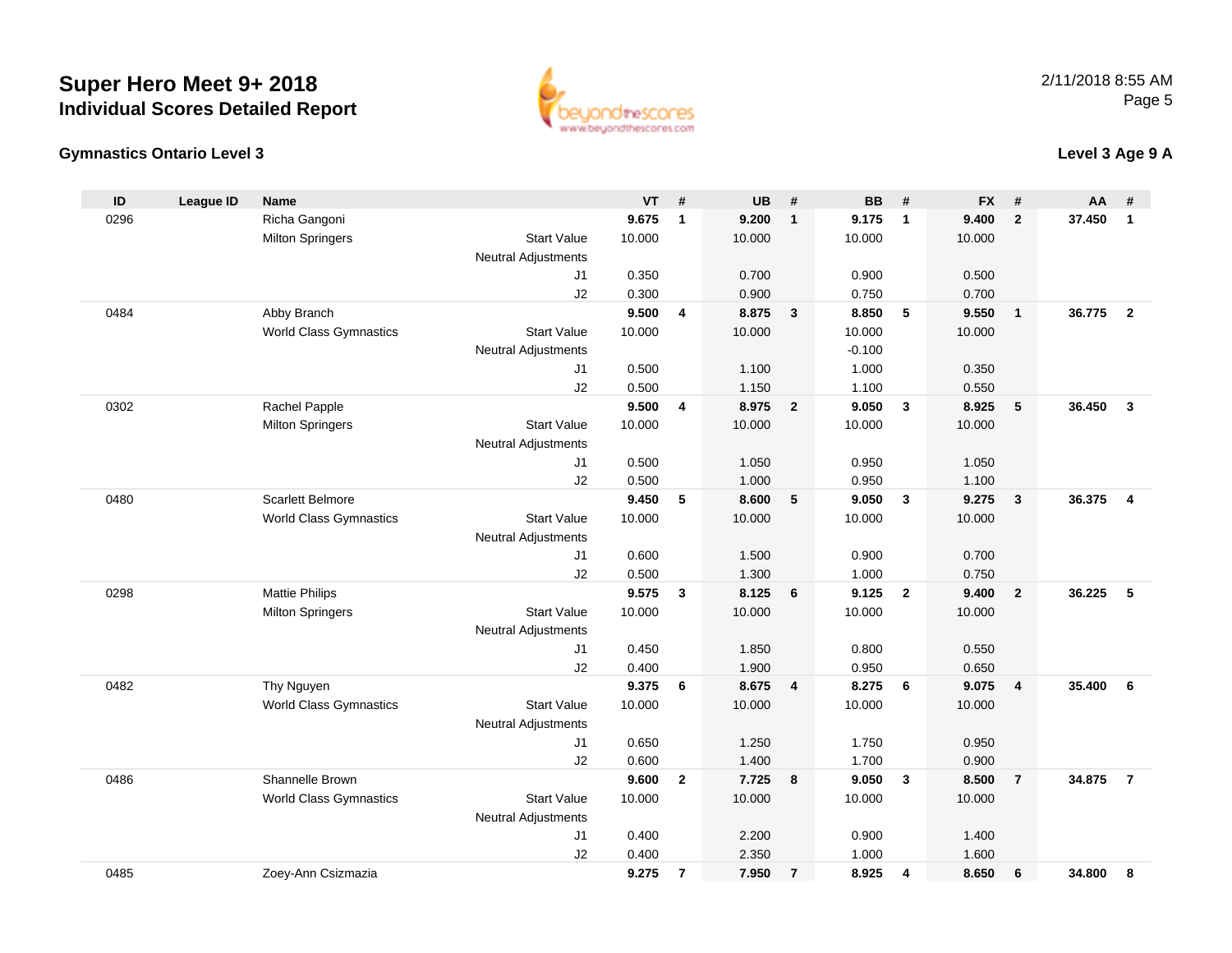

#### 2/11/2018 8:55 AMPage 6

| World Class Gymnastics<br><b>Start Value</b> |    | 10.000 | 10.000 | 10.000   | 10.000 |  |
|----------------------------------------------|----|--------|--------|----------|--------|--|
| <b>Neutral Adjustments</b>                   |    |        |        | $-0.100$ |        |  |
|                                              |    | 0.750  | 2.200  | 0.950    | 1.350  |  |
|                                              | JZ | 0.700  | 1.900  | 1.000    | 1.350  |  |

### **Gymnastics Ontario Level 3**

**Level 3 Age 9 B**

| ID   | League ID | <b>Name</b>                     |                            | <b>VT</b> | #              | <b>UB</b> | #                       | <b>BB</b> | #              | <b>FX</b> | #              | AA     | #                       |
|------|-----------|---------------------------------|----------------------------|-----------|----------------|-----------|-------------------------|-----------|----------------|-----------|----------------|--------|-------------------------|
| 0231 |           | Paighton Smith                  |                            | 9.500     | 3              | 9.350     | $\mathbf{1}$            | 9.350     | $\overline{2}$ | 9.600     | 3              | 37.800 | 1                       |
|      |           | Forest City Gym Club            | <b>Start Value</b>         | 10.000    |                | 10.000    |                         | 10.000    |                | 10.000    |                |        |                         |
|      |           |                                 | <b>Neutral Adjustments</b> |           |                |           |                         |           |                |           |                |        |                         |
|      |           |                                 | J1                         | 0.550     |                | 0.700     |                         | 0.650     |                | 0.300     |                |        |                         |
|      |           |                                 | J2                         | 0.450     |                | 0.600     |                         | 0.650     |                | 0.500     |                |        |                         |
| 0543 |           | Andie Kershaw                   |                            | 9.625     | $\mathbf{1}$   | 9.100     | $\overline{2}$          | 9.175     | $\mathbf{3}$   | 9.700     | $\mathbf{1}$   | 37.600 | $\overline{2}$          |
|      |           | World Class Gymnastics          | <b>Start Value</b>         | 10.000    |                | 10.000    |                         | 10.000    |                | 10.000    |                |        |                         |
|      |           |                                 | <b>Neutral Adjustments</b> |           |                |           |                         | $-0.100$  |                |           |                |        |                         |
|      |           |                                 | J1                         | 0.400     |                | 1.000     |                         | 0.750     |                | 0.300     |                |        |                         |
|      |           |                                 | J2                         | 0.350     |                | 0.800     |                         | 0.700     |                | 0.300     |                |        |                         |
| 0301 |           | Michaela Kiings                 |                            | 9.175     | $\overline{7}$ | 9.075     | $\overline{\mathbf{3}}$ | 9.525     | $\overline{1}$ | 9.375     | 5              | 37.150 | $\mathbf{3}$            |
|      |           | <b>Milton Springers</b>         | <b>Start Value</b>         | 10.000    |                | 10.000    |                         | 10.000    |                | 10.000    |                |        |                         |
|      |           |                                 | Neutral Adjustments        |           |                |           |                         |           |                |           |                |        |                         |
|      |           |                                 | J1                         | 0.750     |                | 0.850     |                         | 0.500     |                | 0.500     |                |        |                         |
|      |           |                                 | J2                         | 0.900     |                | 1.000     |                         | 0.450     |                | 0.750     |                |        |                         |
| 0401 |           | Myah Stefanizzi                 |                            | 9.375     | 5              | 9.050     | $\overline{4}$          | 8.950     | 5              | 9.475     | $\overline{4}$ | 36.850 | $\overline{\mathbf{4}}$ |
|      |           | Sault Ste Marie Gymnastics Club | <b>Start Value</b>         | 10.000    |                | 10.000    |                         | 10.000    |                | 10.000    |                |        |                         |
|      |           |                                 | <b>Neutral Adjustments</b> |           |                |           |                         |           |                |           |                |        |                         |
|      |           |                                 | J1                         | 0.500     |                | 0.800     |                         | 0.900     |                | 0.400     |                |        |                         |
|      |           |                                 | J2                         | 0.750     |                | 1.100     |                         | 1.200     |                | 0.650     |                |        |                         |
| 0481 |           | <b>Avery Halliwell</b>          |                            | 9.525     | $\overline{2}$ | 9.350     | $\overline{1}$          | 8.600     | $\overline{7}$ | 9.275     | $\overline{7}$ | 36.750 | 5                       |
|      |           | <b>World Class Gymnastics</b>   | <b>Start Value</b>         | 10.000    |                | 10.000    |                         | 10.000    |                | 10.000    |                |        |                         |
|      |           |                                 | <b>Neutral Adjustments</b> |           |                |           |                         |           |                |           |                |        |                         |
|      |           |                                 | J1                         | 0.550     |                | 0.600     |                         | 1.250     |                | 0.700     |                |        |                         |
|      |           |                                 | J2                         | 0.400     |                | 0.700     |                         | 1.550     |                | 0.750     |                |        |                         |
| 0402 |           | Presley Nadon                   |                            | 9.350     | 6              | 8.575     | 6                       | 9.100     | $\overline{4}$ | 9.650     | $\overline{2}$ | 36.675 | 6                       |
|      |           | Sault Ste Marie Gymnastics Club | <b>Start Value</b>         | 10.000    |                | 10.000    |                         | 10.000    |                | 10.000    |                |        |                         |
|      |           |                                 | <b>Neutral Adjustments</b> |           |                |           |                         |           |                |           |                |        |                         |
|      |           |                                 | J1                         | 0.600     |                | 1.350     |                         | 0.800     |                | 0.300     |                |        |                         |
|      |           |                                 | J2                         | 0.700     |                | 1.500     |                         | 1.000     |                | 0.400     |                |        |                         |
| 0010 |           | Mariela Bouwmeester             |                            | 9.350     | 6              | 8.825     | 5                       | 8.475     | 8              | 9.350     | 6              | 36.000 | $\overline{7}$          |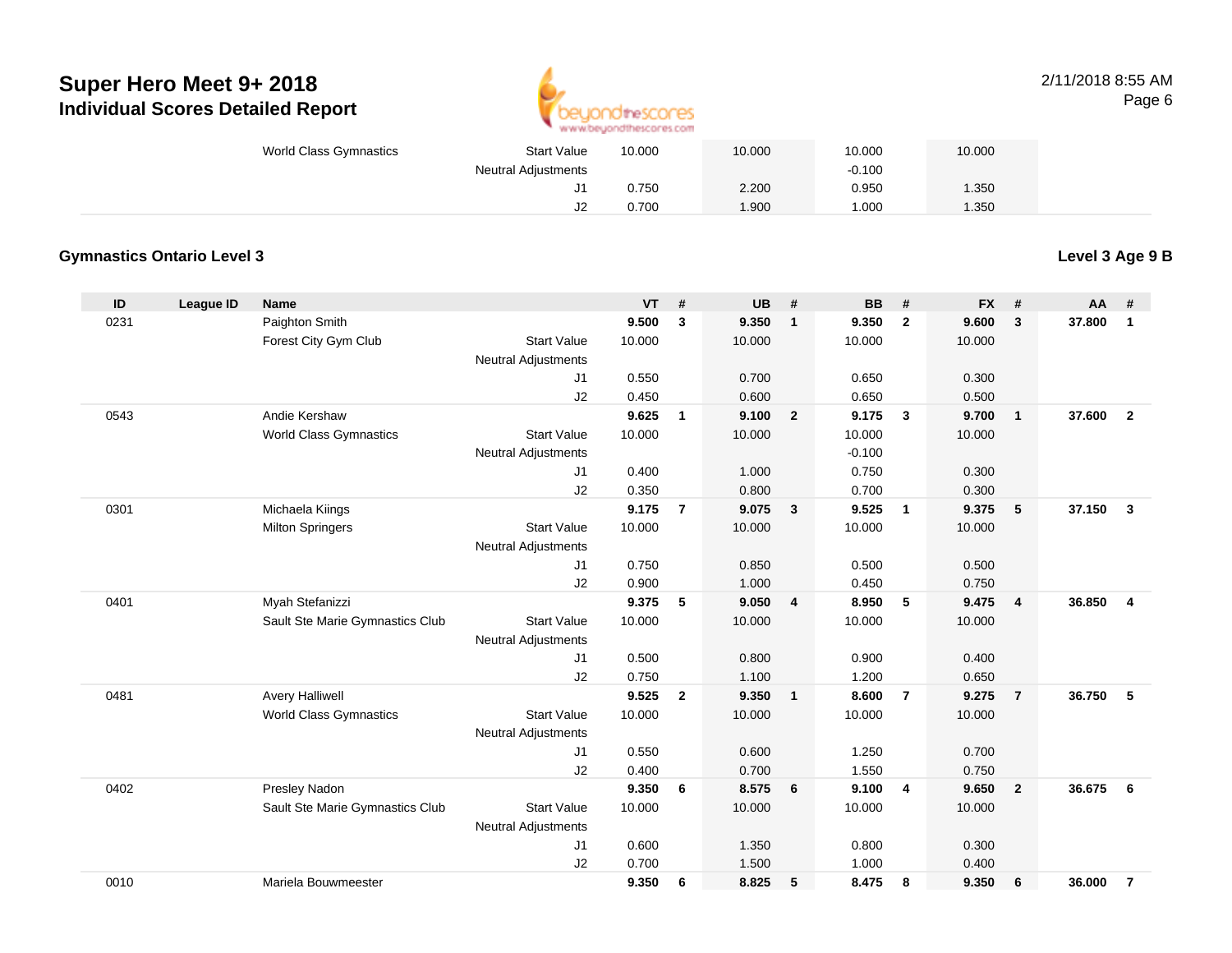

2/11/2018 8:55 AMPage 7

|      | All Star Sports Centre | <b>Start Value</b><br><b>Neutral Adjustments</b> | 10.000 |    | 10.000  | 10.000   |     | 10.000 |    |        |    |
|------|------------------------|--------------------------------------------------|--------|----|---------|----------|-----|--------|----|--------|----|
|      |                        | J1                                               | 0.700  |    | 1.200   | 1.500    |     | 0.700  |    |        |    |
|      |                        | J2                                               | 0.600  |    | 1.150   | 1.550    |     | 0.600  |    |        |    |
| 0222 | Stella Russell         |                                                  | 9.425  | -4 | 8.475 7 | 8.875    | - 6 | 8.975  | -8 | 35.750 | -8 |
|      | Forest City Gym Club   | <b>Start Value</b>                               | 10.000 |    | 10.000  | 10.000   |     | 10.000 |    |        |    |
|      |                        | <b>Neutral Adjustments</b>                       |        |    |         | $-0.100$ |     |        |    |        |    |
|      |                        | J1                                               | 0.500  |    | 1.650   | 1.050    |     | 1.050  |    |        |    |
|      |                        | J2                                               | 0.650  |    | 1.400   | 1.000    |     | 1.000  |    |        |    |

#### **Gymnastics Ontario Level 3**

| ID   | League ID | <b>Name</b>                |                            | <b>VT</b> | #              | <b>UB</b> | $\#$                    | <b>BB</b> | #              | <b>FX</b> | #              | $AA$ # |                |
|------|-----------|----------------------------|----------------------------|-----------|----------------|-----------|-------------------------|-----------|----------------|-----------|----------------|--------|----------------|
| 0228 |           | Aisha Medina               |                            | 9.725     | 1              | 8.900     | $\overline{4}$          | 9.425     | $\mathbf 1$    | 9.500     | $\overline{2}$ | 37.550 | 1              |
|      |           | Forest City Gym Club       | <b>Start Value</b>         | 10.000    |                | 10.000    |                         | 10.000    |                | 10.000    |                |        |                |
|      |           |                            | <b>Neutral Adjustments</b> |           |                |           |                         |           |                |           |                |        |                |
|      |           |                            | J1                         | 0.300     |                | 1.100     |                         | 0.550     |                | 0.450     |                |        |                |
|      |           |                            | J2                         | 0.250     |                | 1.100     |                         | 0.600     |                | 0.550     |                |        |                |
| 0297 |           | Emilijia Savic             |                            | 9.450     | $\overline{4}$ | 9.150     | $\overline{\mathbf{2}}$ | 9.075     | $\overline{4}$ | 9.500     | $\overline{2}$ | 37.175 | $\overline{2}$ |
|      |           | <b>Milton Springers</b>    | <b>Start Value</b>         | 10.000    |                | 10.000    |                         | 10.000    |                | 10.000    |                |        |                |
|      |           |                            | <b>Neutral Adjustments</b> |           |                |           |                         | $-0.100$  |                |           |                |        |                |
|      |           |                            | J1                         | 0.600     |                | 1.000     |                         | 0.850     |                | 0.500     |                |        |                |
|      |           |                            | J2                         | 0.500     |                | 0.700     |                         | 0.800     |                | 0.500     |                |        |                |
| 0122 |           | Chloe Vadovic              |                            | 9.575     | $\overline{2}$ | 8.975     | $\overline{\mathbf{3}}$ | 9.050     | 5              | 9.500     | $\overline{2}$ | 37.100 | $\mathbf{3}$   |
|      |           | <b>Blenheim-Kent</b>       | <b>Start Value</b>         | 10.000    |                | 10.000    |                         | 10.000    |                | 10.000    |                |        |                |
|      |           |                            | <b>Neutral Adjustments</b> |           |                |           |                         |           |                |           |                |        |                |
|      |           |                            | J <sub>1</sub>             | 0.500     |                | 1.050     |                         | 0.950     |                | 0.600     |                |        |                |
|      |           |                            | J2                         | 0.350     |                | 1.000     |                         | 0.950     |                | 0.400     |                |        |                |
| 0446 |           | Ella Earish                |                            | 9.525     | 3              | 9.450     | $\overline{1}$          | 9.100     | -3             | 8.650     | 5              | 36.725 | $\overline{4}$ |
|      |           | <b>Winstars Gymnastics</b> | <b>Start Value</b>         | 10.000    |                | 10.000    |                         | 10.000    |                | 10.000    |                |        |                |
|      |           |                            | <b>Neutral Adjustments</b> |           |                |           |                         |           |                |           |                |        |                |
|      |           |                            | J1                         | 0.450     |                | 0.650     |                         | 0.900     |                | 1.500     |                |        |                |
|      |           |                            | J2                         | 0.500     |                | 0.450     |                         | 0.900     |                | 1.200     |                |        |                |
| 0227 |           | <b>Brooke Biales</b>       |                            | 9.575     | $\overline{2}$ | 8.050     | 6                       | 9.150     | $\overline{2}$ | 9.575     | $\overline{1}$ | 36.350 | 5              |
|      |           | Forest City Gym Club       | <b>Start Value</b>         | 10.000    |                | 10.000    |                         | 10.000    |                | 10.000    |                |        |                |
|      |           |                            | <b>Neutral Adjustments</b> |           |                |           |                         |           |                |           |                |        |                |
|      |           |                            | J <sub>1</sub>             | 0.450     |                | 1.900     |                         | 0.900     |                | 0.400     |                |        |                |
|      |           |                            | J2                         | 0.400     |                | 2.000     |                         | 0.800     |                | 0.450     |                |        |                |
| 0230 |           | Julia Reid                 |                            | 9.575     | $\mathbf{2}$   | 7.950     | $\overline{7}$          | 8.950     | -7             | 9.250     | 3              | 35.725 | 6              |
|      |           |                            |                            |           |                |           |                         |           |                |           |                |        |                |

### **Level 3 Age 9 C**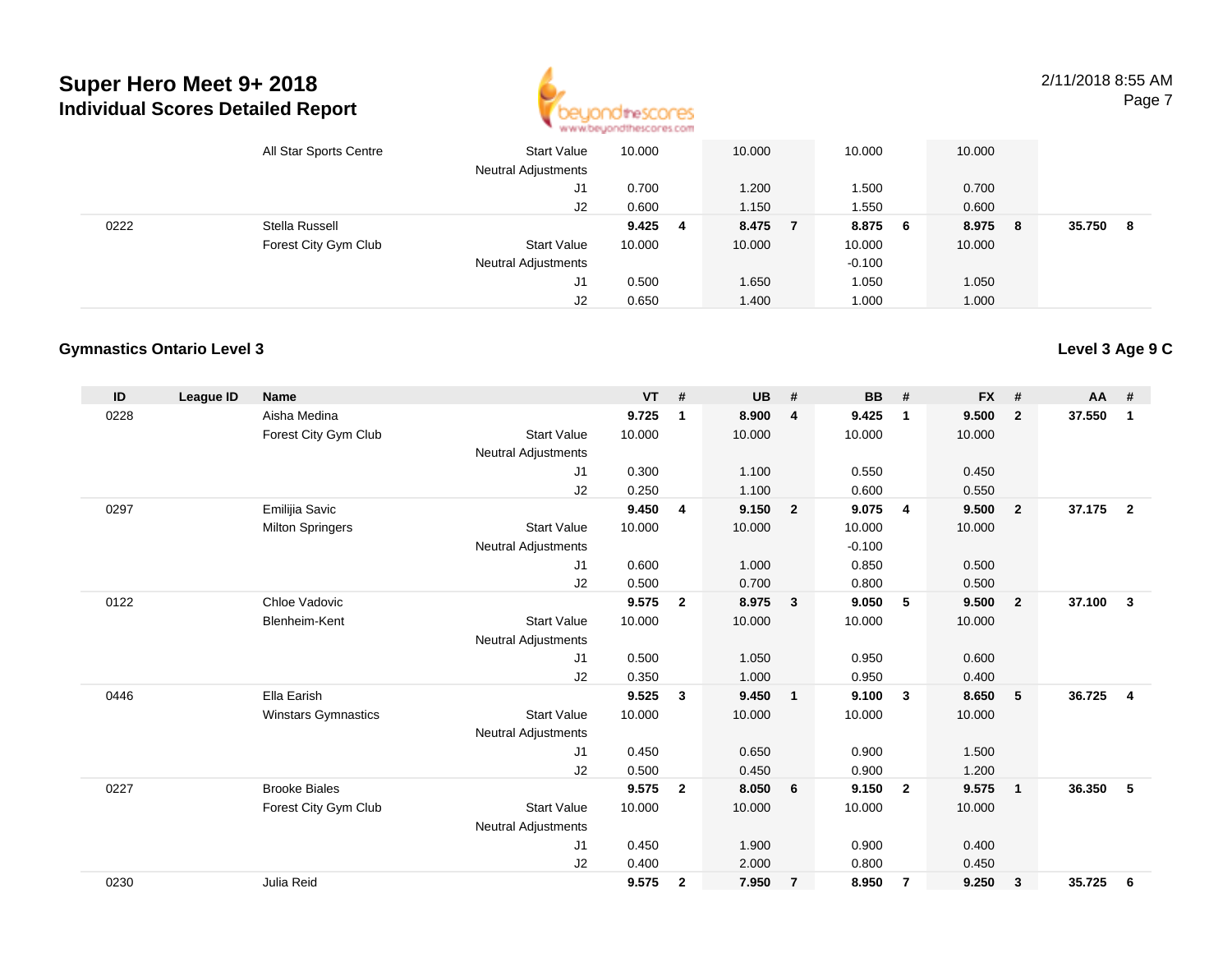

2/11/2018 8:55 AMPage 8

|      | Forest City Gym Club              | <b>Start Value</b><br><b>Neutral Adjustments</b> | 10.000  |     | 10.000  |                         | 10.000   |             | 10.000 |                |        |     |
|------|-----------------------------------|--------------------------------------------------|---------|-----|---------|-------------------------|----------|-------------|--------|----------------|--------|-----|
|      |                                   | J <sub>1</sub>                                   | 0.450   |     | 1.900   |                         | 1.100    |             | 0.750  |                |        |     |
|      |                                   | J2                                               | 0.400   |     | 2.200   |                         | 1.000    |             | 0.750  |                |        |     |
| 0238 | Kiauna Tatone                     |                                                  | 9.525 3 |     | 8.325 5 |                         | 9.025    | $6^{\circ}$ | 8.725  | $\overline{4}$ | 35.600 | - 7 |
|      | Forest City Gym Club              | <b>Start Value</b>                               | 10.000  |     | 10.000  |                         | 10.000   |             | 10.000 |                |        |     |
|      |                                   | <b>Neutral Adjustments</b>                       |         |     |         |                         |          |             |        |                |        |     |
|      |                                   | J1                                               | 0.450   |     | 1.850   |                         | 0.850    |             | 1.350  |                |        |     |
|      |                                   | J2                                               | 0.500   |     | 1.500   |                         | 1.100    |             | 1.200  |                |        |     |
| 0167 | Kaitlyn Miller                    |                                                  | 9.250   | - 5 | 7.600   | $\overline{\mathbf{8}}$ | 7.950 8  |             | 8.575  | - 6            | 33.375 | - 8 |
|      | <b>Chatham Inspire Gymnastics</b> | <b>Start Value</b>                               | 10.000  |     | 10.000  |                         | 10.000   |             | 10.000 |                |        |     |
|      |                                   | <b>Neutral Adjustments</b>                       |         |     |         |                         | $-0.100$ |             |        |                |        |     |
|      |                                   | J <sub>1</sub>                                   | 0.800   |     | 2.500   |                         | 1.900    |             | 1.450  |                |        |     |
|      |                                   | J2                                               | 0.700   |     | 2.300   |                         | 2.000    |             | 1.400  |                |        |     |

### **Gymnastics Ontario Level 3**

**Level 3 Age 10 A**

| ID   | League ID | <b>Name</b>             |                            | $VT$ # |                          | <b>UB</b>    | #                        | <b>BB</b>    | #                        | <b>FX</b> | #                        | <b>AA</b> | #                        |
|------|-----------|-------------------------|----------------------------|--------|--------------------------|--------------|--------------------------|--------------|--------------------------|-----------|--------------------------|-----------|--------------------------|
| 0511 |           | Emily Paguirigan        |                            | X.XXX  | $\overline{\phantom{a}}$ | <b>X.XXX</b> | $\overline{\phantom{a}}$ | <b>X.XXX</b> | $\overline{\phantom{a}}$ | X.XXX     | $\overline{\phantom{a}}$ | 0.000     | $\overline{\phantom{a}}$ |
| 0300 |           | Megan Centeno           |                            | 9.725  | $\overline{2}$           | 9.400        | $\overline{2}$           | 9.600        | $\mathbf{1}$             | 9.775     | $\overline{\mathbf{1}}$  | 38.500    | -1                       |
|      |           | <b>Milton Springers</b> | <b>Start Value</b>         | 10.000 |                          | 10.000       |                          | 10.000       |                          | 10.000    |                          |           |                          |
|      |           |                         | Neutral Adjustments        |        |                          |              |                          |              |                          |           |                          |           |                          |
|      |           |                         | J1                         | 0.250  |                          | 0.450        |                          | 0.400        |                          | 0.200     |                          |           |                          |
|      |           |                         | J2                         | 0.300  |                          | 0.750        |                          | 0.400        |                          | 0.250     |                          |           |                          |
| 0033 |           | Shaiya Jordan           |                            | 9.700  | $\mathbf{3}$             | 9.600        | $\mathbf{1}$             | 8.525        | $\overline{4}$           | 9.750     | $\overline{\mathbf{2}}$  | 37.575    | $\overline{2}$           |
|      |           | All Star Sports Centre  | <b>Start Value</b>         | 10.000 |                          | 10.000       |                          | 10.000       |                          | 10.000    |                          |           |                          |
|      |           |                         | <b>Neutral Adjustments</b> |        |                          |              |                          |              |                          |           |                          |           |                          |
|      |           |                         | J1                         | 0.300  |                          | 0.300        |                          | 1.550        |                          | 0.300     |                          |           |                          |
|      |           |                         | J2                         | 0.300  |                          | 0.500        |                          | 1.400        |                          | 0.200     |                          |           |                          |
| 0295 |           | Chelsea Trotman         |                            | 9.500  | 4                        | 9.600        | $\overline{1}$           | 9.000        | $\overline{2}$           | 9.325     | 6                        | 37.425    | 3                        |
|      |           | <b>Milton Springers</b> | <b>Start Value</b>         | 10.000 |                          | 10.000       |                          | 10.000       |                          | 10.000    |                          |           |                          |
|      |           |                         | Neutral Adjustments        |        |                          |              |                          |              |                          |           |                          |           |                          |
|      |           |                         | J1                         | 0.450  |                          | 0.450        |                          | 1.000        |                          | 0.750     |                          |           |                          |
|      |           |                         | J2                         | 0.550  |                          | 0.350        |                          | 1.000        |                          | 0.600     |                          |           |                          |
| 0550 |           | Ryver Sorka             |                            | 9.325  | 5                        | 9.275        | $\overline{\mathbf{3}}$  | 8.700        | $\overline{\mathbf{3}}$  | 9.350     | -5                       | 36.650    | 4                        |
|      |           | Blenheim-Kent           | <b>Start Value</b>         | 10.000 |                          | 10.000       |                          | 10.000       |                          | 10.000    |                          |           |                          |
|      |           |                         | Neutral Adjustments        |        |                          |              |                          |              |                          |           |                          |           |                          |
|      |           |                         | J <sub>1</sub>             | 0.600  |                          | 0.800        |                          | 1.400        |                          | 0.650     |                          |           |                          |
|      |           |                         | J <sub>2</sub>             | 0.750  |                          | 0.650        |                          | 1.200        |                          | 0.650     |                          |           |                          |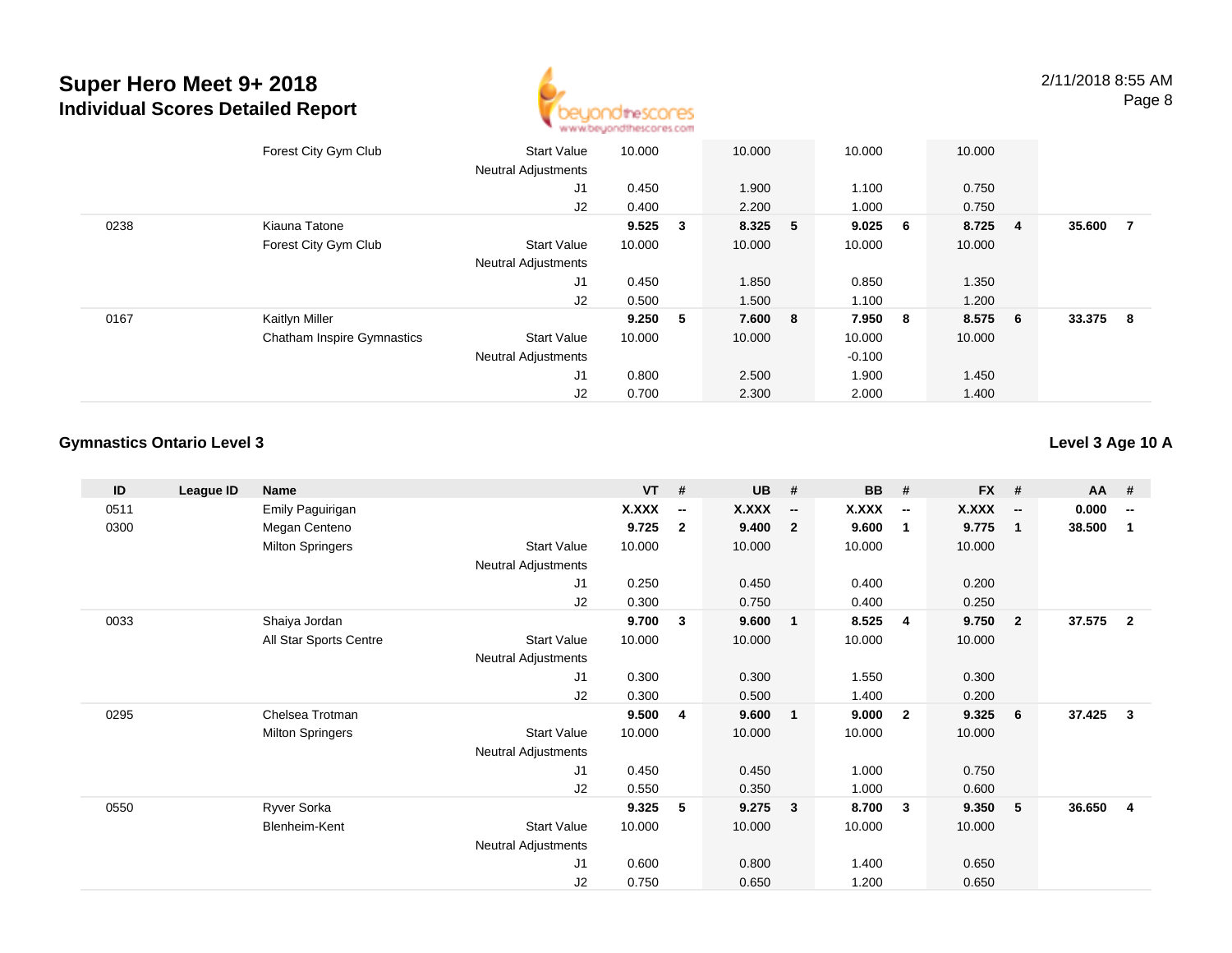

| 0116 | Emma Newby<br>Blenheim-Kent                      | <b>Start Value</b><br><b>Neutral Adjustments</b><br>J <sub>1</sub><br>J2 | 9.800<br>10.000<br>0.200<br>0.200 | 1              | 8.900<br>10.000<br>1.100<br>1.100 | $\overline{4}$ | 8.250<br>10.000<br>$-0.100$<br>1.700<br>1.600 | -5                      | 9.675<br>10.000<br>0.350<br>0.300 | $\mathbf{3}$ | 36.625 | 5              |
|------|--------------------------------------------------|--------------------------------------------------------------------------|-----------------------------------|----------------|-----------------------------------|----------------|-----------------------------------------------|-------------------------|-----------------------------------|--------------|--------|----------------|
| 0123 | Chloe Black<br><b>Burlington Gymnastics Club</b> | <b>Start Value</b><br>Neutral Adjustments<br>J <sub>1</sub><br>J2        | 9.325<br>10.000<br>0.700<br>0.650 | 5              | 8.900<br>10.000<br>1.000<br>1.200 | $\overline{4}$ | 9.000<br>10.000<br>1.000<br>1.000             | $\overline{\mathbf{2}}$ | 8.925<br>10.000<br>1.050<br>1.100 | 7            | 36.150 | 6              |
| 0483 | Olivia Gigliotti<br>World Class Gymnastics       | <b>Start Value</b><br><b>Neutral Adjustments</b><br>J <sub>1</sub><br>J2 | 9.050<br>10.000<br>0.900<br>1.000 | 6              | 8.725<br>10.000<br>1.250<br>1.300 | 5              | 7.900<br>10.000<br>2.000<br>2.200             | $\overline{7}$          | 9.625<br>10.000<br>0.400<br>0.350 | -4           | 35.300 | $\overline{7}$ |
| 0448 | Ava Keay<br><b>Winstars Gymnastics</b>           | <b>Start Value</b><br><b>Neutral Adjustments</b><br>J <sub>1</sub><br>J2 | 9.025<br>10.000<br>1.000<br>0.950 | $\overline{7}$ | 8.675<br>10.000<br>1.350<br>1.300 | 6              | 8.150<br>10.000<br>2.000<br>1.700             | 6                       | 8.300<br>10.000<br>1.500<br>1.900 | - 8          | 34.150 | 8              |

### **Gymnastics Ontario Level 3**

### **Level 3 Age 10 B**

| ID   | League ID | Name                            |                            | <b>VT</b> | #                       | <b>UB</b> | #                       | <b>BB</b> | #              | $FX$ # |                | $AA$ # |              |
|------|-----------|---------------------------------|----------------------------|-----------|-------------------------|-----------|-------------------------|-----------|----------------|--------|----------------|--------|--------------|
| 0235 |           | Sophie Jean                     |                            | 9.750     |                         | 8.900     | - 1                     | 8.900     | $\overline{2}$ | 9.250  | 4              | 36.800 |              |
|      |           | Forest City Gym Club            | <b>Start Value</b>         | 10.000    |                         | 10.000    |                         | 10.000    |                | 10.000 |                |        |              |
|      |           |                                 | <b>Neutral Adjustments</b> |           |                         |           |                         |           |                |        |                |        |              |
|      |           |                                 | J1                         | 0.250     |                         | 1.200     |                         | 1.000     |                | 0.700  |                |        |              |
|      |           |                                 | J2                         | 0.250     |                         | 1.000     |                         | 1.200     |                | 0.800  |                |        |              |
| 0403 |           | Avery Greenwood                 |                            | 9.550     | $\overline{\mathbf{3}}$ | 8.775     | $\overline{\mathbf{2}}$ | 8.650     | 3              | 9.575  | $\mathbf{2}$   | 36.550 | $\mathbf{2}$ |
|      |           | Sault Ste Marie Gymnastics Club | <b>Start Value</b>         | 10.000    |                         | 10.000    |                         | 10.000    |                | 10.000 |                |        |              |
|      |           |                                 | <b>Neutral Adjustments</b> |           |                         |           |                         |           |                |        |                |        |              |
|      |           |                                 | J1                         | 0.350     |                         | 1.250     |                         | 1.300     |                | 0.500  |                |        |              |
|      |           |                                 | J2                         | 0.550     |                         | 1.200     |                         | 1.400     |                | 0.350  |                |        |              |
| 0510 |           | Charlee Chilelli                |                            | 9.425     | 4                       | 8.750     | $\overline{\mathbf{3}}$ | 9.025     | -1             | 9.250  | $\overline{4}$ | 36.450 | 3            |
|      |           | University of Toronto           | <b>Start Value</b>         | 10.000    |                         | 10.000    |                         | 10.000    |                | 10.000 |                |        |              |
|      |           |                                 | <b>Neutral Adjustments</b> |           |                         |           |                         |           |                |        |                |        |              |
|      |           |                                 | J1                         | 0.550     |                         | 1.100     |                         | 0.900     |                | 0.700  |                |        |              |
|      |           |                                 | J2                         | 0.600     |                         | 1.400     |                         | 1.050     |                | 0.800  |                |        |              |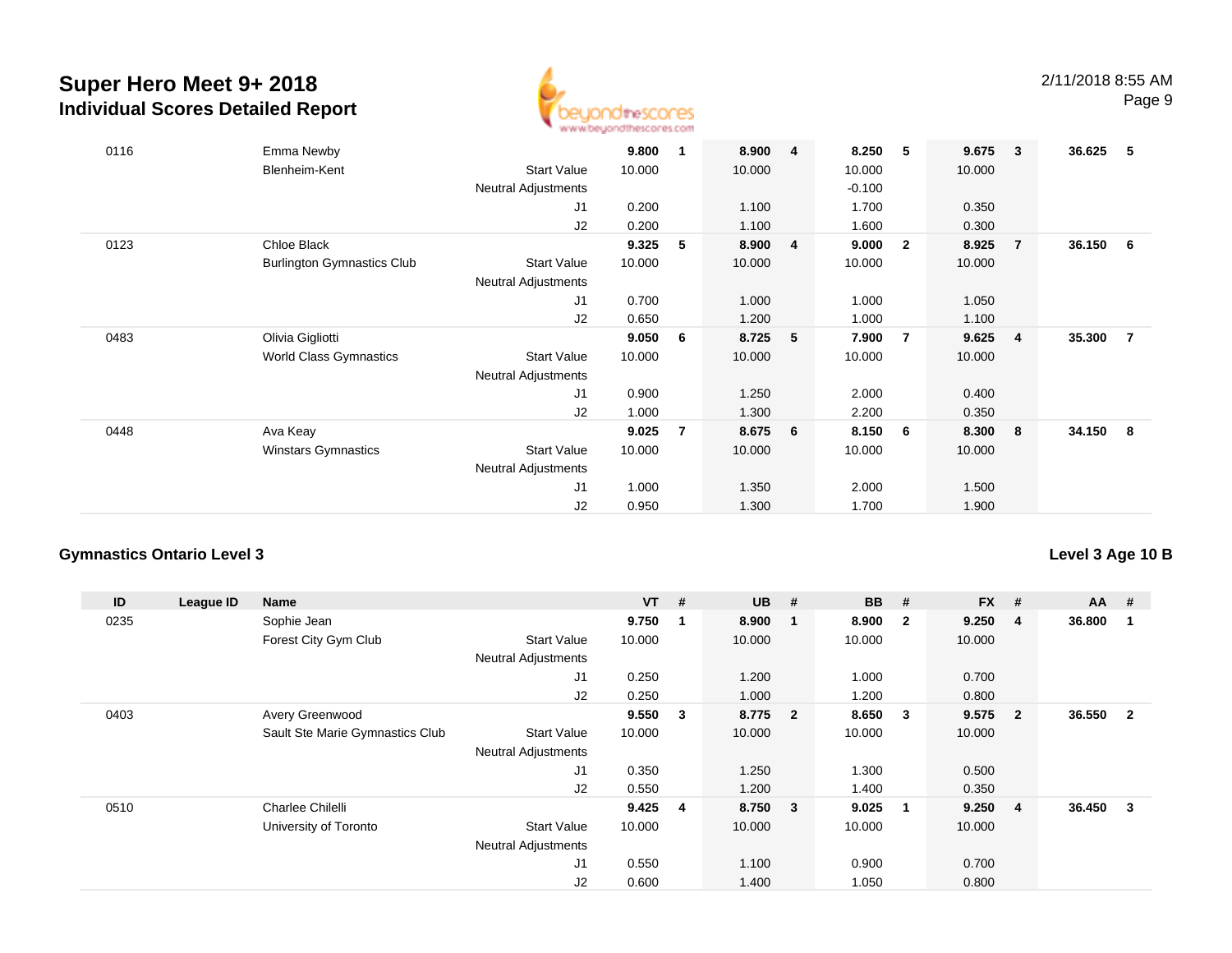

Page 10

| 0278 | Simona Perruzza                   |                            | 9.600  | $\overline{2}$ | 8.475  | $\overline{\mathbf{4}}$ | 7.700    | $\overline{7}$ | 9.725  | $\overline{\mathbf{1}}$ | 35.500 | -4             |
|------|-----------------------------------|----------------------------|--------|----------------|--------|-------------------------|----------|----------------|--------|-------------------------|--------|----------------|
|      | <b>High Flyers Gymnastics</b>     | <b>Start Value</b>         | 10.000 |                | 10.000 |                         | 10.000   |                | 10.000 |                         |        |                |
|      |                                   | Neutral Adjustments        |        |                |        |                         | $-0.100$ |                |        |                         |        |                |
|      |                                   | J1                         | 0.400  |                | 1.450  |                         | 2.300    |                | 0.200  |                         |        |                |
|      |                                   | J2                         | 0.400  |                | 1.600  |                         | 2.100    |                | 0.350  |                         |        |                |
| 0513 | Amelia Conroy                     |                            | 9.000  | $\overline{7}$ | 8.225  | 5                       | 9.025    | $\overline{1}$ | 8.900  | 5                       | 35.150 | - 5            |
|      | University of Toronto             | <b>Start Value</b>         | 10.000 |                | 10.000 |                         | 10.000   |                | 10.000 |                         |        |                |
|      |                                   | Neutral Adjustments        |        |                |        |                         |          |                |        |                         |        |                |
|      |                                   | J1                         | 1.000  |                | 1.850  |                         | 0.950    |                | 1.050  |                         |        |                |
|      |                                   | J2                         | 1.000  |                | 1.700  |                         | 1.000    |                | 1.150  |                         |        |                |
| 0236 | Freyja Steinsland                 |                            | 9.375  | 5              | 7.700  | 8                       | 8.550    | $\overline{4}$ | 9.400  | $\overline{\mathbf{3}}$ | 35.025 | - 6            |
|      | Forest City Gym Club              | <b>Start Value</b>         | 10.000 |                | 10.000 |                         | 10.000   |                | 10.000 |                         |        |                |
|      |                                   | Neutral Adjustments        |        |                |        |                         |          |                |        |                         |        |                |
|      |                                   | J1                         | 0.600  |                | 2.300  |                         | 1.400    |                | 0.600  |                         |        |                |
|      |                                   | J2                         | 0.650  |                | 2.300  |                         | 1.500    |                | 0.600  |                         |        |                |
| 0512 | Reiko Smith                       |                            | 9.425  | 4              | 8.100  | 6                       | 8.250    | - 6            | 8.800  | 6                       | 34.575 | $\overline{7}$ |
|      | University of Toronto             | <b>Start Value</b>         | 10.000 |                | 10.000 |                         | 10.000   |                | 10.000 |                         |        |                |
|      |                                   | Neutral Adjustments        |        |                |        |                         |          |                |        |                         |        |                |
|      |                                   | J1                         | 0.650  |                | 1.800  |                         | 1.700    |                | 1.250  |                         |        |                |
|      |                                   | J2                         | 0.500  |                | 2.000  |                         | 1.800    |                | 1.150  |                         |        |                |
| 0169 | Lexy Dysarz                       |                            | 9.300  | 6              | 8.075  | $\overline{7}$          | 8.350    | 5              | 7.600  | $\overline{7}$          | 33.325 | - 8            |
|      | <b>Chatham Inspire Gymnastics</b> | <b>Start Value</b>         | 10.000 |                | 10.000 |                         | 10.000   |                | 10.000 |                         |        |                |
|      |                                   | <b>Neutral Adjustments</b> |        |                |        |                         | $-0.100$ |                |        |                         |        |                |
|      |                                   | J1                         | 0.700  |                | 1.850  |                         | 1.600    |                | 2.600  |                         |        |                |
|      |                                   | J2                         | 0.700  |                | 2.000  |                         | 1.500    |                | 2.200  |                         |        |                |

### **Gymnastics Ontario Level 3**

**Level 3 Age 10 C**

| ID   | League ID | <b>Name</b>             |                            | $VT$ # |                | <b>UB</b> | - # | <b>BB</b> | #   | <b>FX</b> | #              | $AA$ # |                         |
|------|-----------|-------------------------|----------------------------|--------|----------------|-----------|-----|-----------|-----|-----------|----------------|--------|-------------------------|
| 0299 |           | Ciara Costa             |                            | 9.825  |                | 9.650     |     | 9.425     | -1  | 9.175     | 5              | 38.075 |                         |
|      |           | <b>Milton Springers</b> | <b>Start Value</b>         | 10.000 |                | 10.000    |     | 10.000    |     | 10.000    |                |        |                         |
|      |           |                         | <b>Neutral Adjustments</b> |        |                |           |     |           |     |           |                |        |                         |
|      |           |                         | J1                         | 0.200  |                | 0.400     |     | 0.600     |     | 0.700     |                |        |                         |
|      |           |                         | J2                         | 0.150  |                | 0.300     |     | 0.550     |     | 0.950     |                |        |                         |
| 0023 |           | Adriana Feijoo          |                            | 9.050  | $\overline{7}$ | 9.475 2   |     | 8.750     | - 3 | 9.350     | $\overline{2}$ | 36.625 | $\overline{\mathbf{2}}$ |
|      |           | All Star Sports Centre  | <b>Start Value</b>         | 10.000 |                | 10.000    |     | 10.000    |     | 10.000    |                |        |                         |
|      |           |                         | <b>Neutral Adjustments</b> |        |                |           |     |           |     |           |                |        |                         |
|      |           |                         | J <sub>1</sub>             | 0.900  |                | 0.650     |     | 1.200     |     | 0.650     |                |        |                         |
|      |           |                         | J2                         | 1.000  |                | 0.400     |     | 1.300     |     | 0.650     |                |        |                         |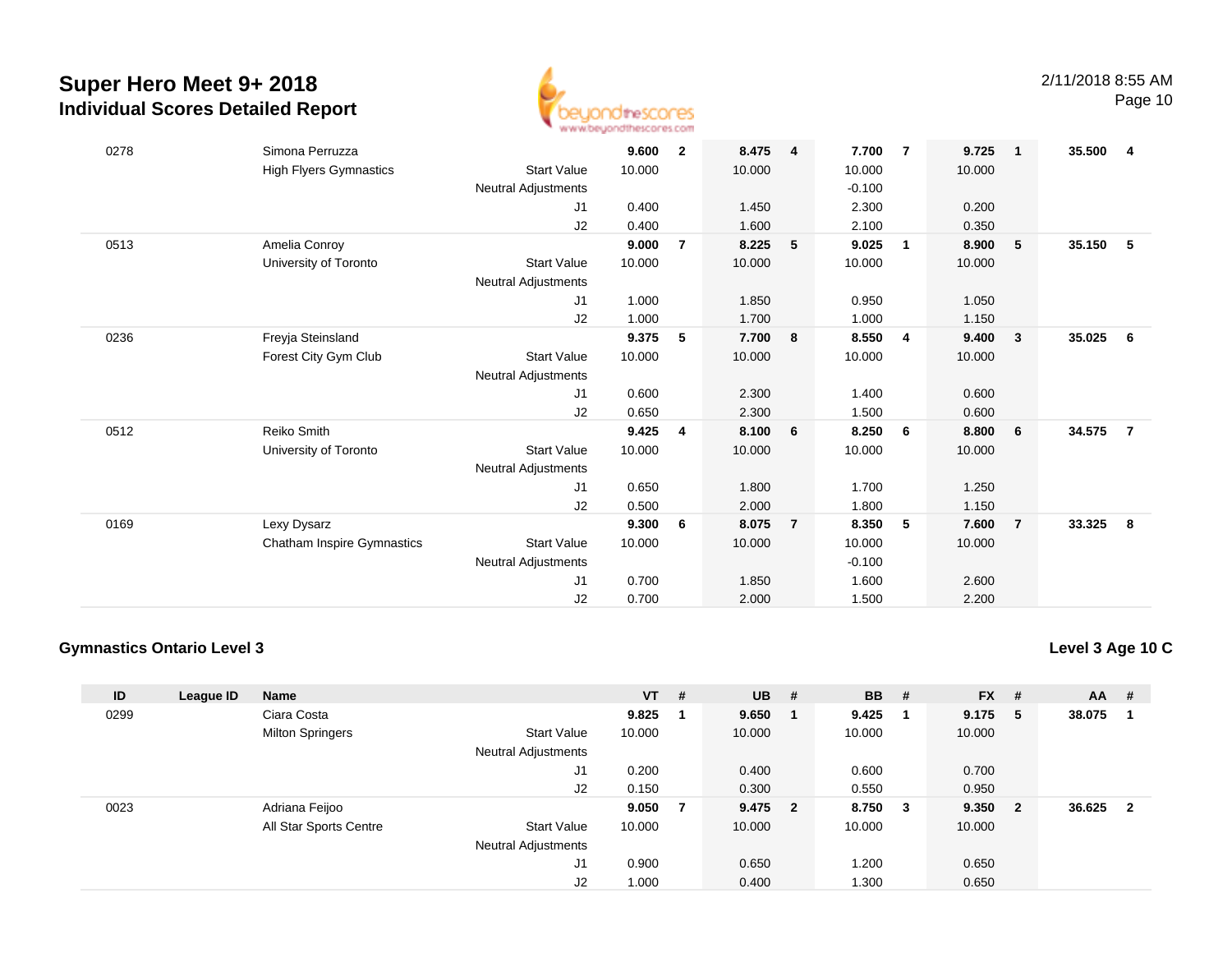

Page 11

| 0233 | <b>Katie Chambers</b>           |                            | 9.800  | $\overline{2}$ | 8.825  | 5                       | 8.325  | - 6                     | 9.425  | $\overline{1}$          | 36.375 | 3              |
|------|---------------------------------|----------------------------|--------|----------------|--------|-------------------------|--------|-------------------------|--------|-------------------------|--------|----------------|
|      | Forest City Gym Club            | <b>Start Value</b>         | 10.000 |                | 10.000 |                         | 10.000 |                         | 10.000 |                         |        |                |
|      |                                 | <b>Neutral Adjustments</b> |        |                |        |                         |        |                         |        |                         |        |                |
|      |                                 | J1                         | 0.200  |                | 1.250  |                         | 1.750  |                         | 0.450  |                         |        |                |
|      |                                 | J2                         | 0.200  |                | 1.100  |                         | 1.600  |                         | 0.700  |                         |        |                |
| 0509 | Calla Dundas                    |                            | 9.325  | 5              | 8.975  | $\overline{3}$          | 8.750  | $\mathbf{3}$            | 9.300  | $\overline{\mathbf{3}}$ | 36.350 | $\overline{4}$ |
|      | University of Toronto           | <b>Start Value</b>         | 10.000 |                | 10.000 |                         | 10.000 |                         | 10.000 |                         |        |                |
|      |                                 | <b>Neutral Adjustments</b> |        |                |        |                         |        |                         |        |                         |        |                |
|      |                                 | J1                         | 0.700  |                | 0.950  |                         | 1.300  |                         | 0.750  |                         |        |                |
|      |                                 | J2                         | 0.650  |                | 1.100  |                         | 1.200  |                         | 0.650  |                         |        |                |
| 0020 | Kaylynn Donkers                 |                            | 9.375  | $\mathbf{3}$   | 8.900  | $\overline{4}$          | 8.675  | 5                       | 9.150  | 6                       | 36.100 | 5              |
|      | All Star Sports Centre          | <b>Start Value</b>         | 10.000 |                | 10.000 |                         | 10.000 |                         | 10.000 |                         |        |                |
|      |                                 | Neutral Adjustments        |        |                |        |                         |        |                         |        |                         |        |                |
|      |                                 | J1                         | 0.600  |                | 1.100  |                         | 1.400  |                         | 0.950  |                         |        |                |
|      |                                 | J2                         | 0.650  |                | 1.100  |                         | 1.250  |                         | 0.750  |                         |        |                |
| 0400 | Zoe Foltz                       |                            | 9.350  | 4              | 8.450  | $\overline{7}$          | 8.950  | $\overline{\mathbf{2}}$ | 8.925  | $\overline{7}$          | 35.675 | 6              |
|      |                                 |                            |        |                | 10.000 |                         | 10.000 |                         | 10.000 |                         |        |                |
|      | Sault Ste Marie Gymnastics Club | <b>Start Value</b>         | 10.000 |                |        |                         |        |                         |        |                         |        |                |
|      |                                 | Neutral Adjustments        |        |                |        |                         |        |                         |        |                         |        |                |
|      |                                 | J1                         | 0.700  |                | 1.500  |                         | 1.000  |                         | 1.050  |                         |        |                |
|      |                                 | J2                         | 0.600  |                | 1.600  |                         | 1.100  |                         | 1.100  |                         |        |                |
| 0496 | Seyda Halil                     |                            | 9.175  | 6              | 8.500  | 6                       | 8.700  | 4                       | 9.250  | $\overline{4}$          | 35.625 | $\overline{7}$ |
|      | <b>World Class Gymnastics</b>   | <b>Start Value</b>         | 10.000 |                | 10.000 |                         | 10.000 |                         | 10.000 |                         |        |                |
|      |                                 | <b>Neutral Adjustments</b> |        |                |        |                         |        |                         |        |                         |        |                |
|      |                                 | J1                         | 0.800  |                | 1.400  |                         | 1.400  |                         | 0.850  |                         |        |                |
|      |                                 | J2                         | 0.850  |                | 1.600  |                         | 1.200  |                         | 0.650  |                         |        |                |
| 0237 | Renee Struzik                   |                            | 9.350  | 4              | 7.925  | $\overline{\mathbf{8}}$ | 7.550  | $\overline{7}$          | 8.325  | 8                       | 33.150 | 8              |
|      | Forest City Gym Club            | <b>Start Value</b>         | 10.000 |                | 10.000 |                         | 10.000 |                         | 10.000 |                         |        |                |
|      |                                 | <b>Neutral Adjustments</b> |        |                |        |                         |        |                         |        |                         |        |                |
|      |                                 | J1                         | 0.700  |                | 1.950  |                         | 2.500  |                         | 1.750  |                         |        |                |
|      |                                 | J2                         | 0.600  |                | 2.200  |                         | 2.400  |                         | 1.600  |                         |        |                |

### **Gymnastics Ontario Level 3**

**Level 3 Age 12 A**

| ID   | League ID | Name                    |                            | <b>VT</b> | #  | <b>UB</b> | # | <b>BB</b> | # | $FX$ # | <b>AA</b> | - # |
|------|-----------|-------------------------|----------------------------|-----------|----|-----------|---|-----------|---|--------|-----------|-----|
| 0291 |           | Beatriz Fukushima       |                            | 9.700     | -2 | 9.275     | 2 | 9.200     |   | 9.675  | 37.850    |     |
|      |           | <b>Milton Springers</b> | <b>Start Value</b>         | 10.000    |    | 10.000    |   | 10.000    |   | 10.000 |           |     |
|      |           |                         | <b>Neutral Adjustments</b> |           |    |           |   |           |   |        |           |     |
|      |           |                         | ا آب                       | 0.300     |    | 0.650     |   | 0.700     |   | 0.250  |           |     |
|      |           |                         | J2                         | 0.300     |    | 0.800     |   | 0.900     |   | 0.400  |           |     |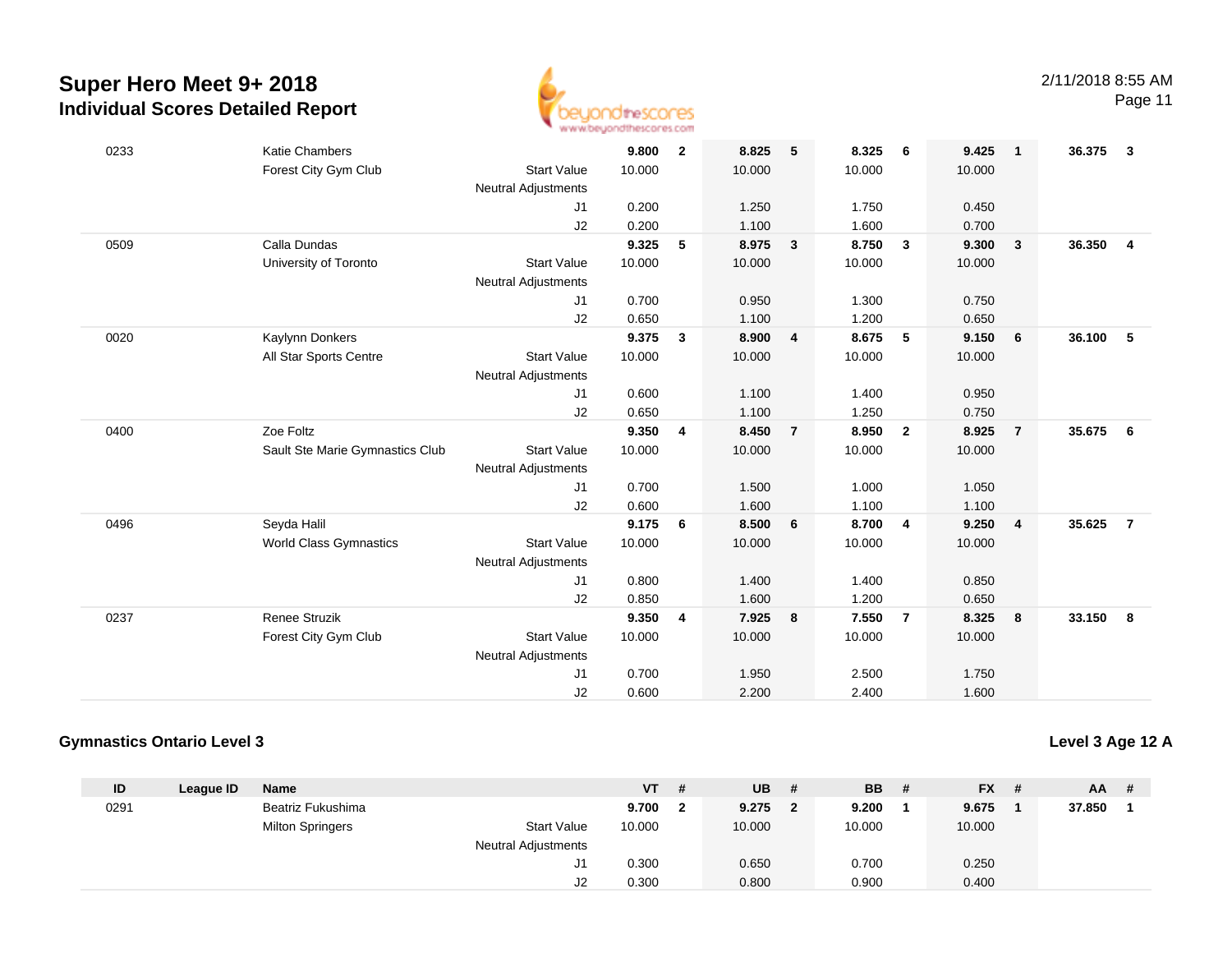

Page 12

| 0128 | Julia Tate                        |                            | 9.600  | 5              | 9.325    | $\mathbf{1}$   | 8.825    | 4              | 9.425        | $\overline{4}$          | 37.175 | $\overline{\mathbf{2}}$ |
|------|-----------------------------------|----------------------------|--------|----------------|----------|----------------|----------|----------------|--------------|-------------------------|--------|-------------------------|
|      | <b>Burlington Gymnastics Club</b> | <b>Start Value</b>         | 10.000 |                | 10.000   |                | 10.000   |                | 10.000       |                         |        |                         |
|      |                                   | <b>Neutral Adjustments</b> |        |                |          |                |          |                |              |                         |        |                         |
|      |                                   | J1                         | 0.400  |                | 0.750    |                | 1.250    |                | 0.450        |                         |        |                         |
|      |                                   | J2                         | 0.400  |                | 0.600    |                | 1.100    |                | 0.700        |                         |        |                         |
| 0490 | Sophia Chareunsouk                |                            | 9.375  | $\overline{7}$ | 9.150    | $\overline{3}$ | 9.050    | $\mathbf{3}$   | 9.450        | $\mathbf{3}$            | 37.025 | $\mathbf{3}$            |
|      | <b>World Class Gymnastics</b>     | <b>Start Value</b>         | 10.000 |                | 10.000   |                | 10.000   |                | 10.000       |                         |        |                         |
|      |                                   | <b>Neutral Adjustments</b> |        |                |          |                |          |                |              |                         |        |                         |
|      |                                   | J1                         | 0.650  |                | 1.000    |                | 0.950    |                | 0.500        |                         |        |                         |
|      |                                   | J2                         | 0.600  |                | 0.700    |                | 0.950    |                | 0.600        |                         |        |                         |
| 0293 | Melissa Medlar                    |                            | 9.625  | 4              | 8.800    | $\overline{4}$ | 8.700    | 5              | 9.525        | $\overline{\mathbf{2}}$ | 36.650 | $\overline{4}$          |
|      | <b>Milton Springers</b>           | <b>Start Value</b>         | 10.000 |                | 10.000   |                | 10.000   |                | 10.000       |                         |        |                         |
|      |                                   | <b>Neutral Adjustments</b> |        |                |          |                |          |                |              |                         |        |                         |
|      |                                   | J1                         | 0.350  |                | 1.300    |                | 1.200    |                | 0.450        |                         |        |                         |
|      |                                   | J2                         | 0.400  |                | 1.100    |                | 1.400    |                | 0.500        |                         |        |                         |
| 0242 | Hana Dudek                        |                            | 9.400  | 6              | 8.700    | 5              | 9.125    | $\overline{2}$ | 9.150        | 6                       | 36.375 | - 5                     |
|      | Forest City Gym Club              | <b>Start Value</b>         | 10.000 |                | 10.000   |                | 10.000   |                | 10.000       |                         |        |                         |
|      |                                   | <b>Neutral Adjustments</b> |        |                |          |                |          |                |              |                         |        |                         |
|      |                                   | J1                         | 0.600  |                | 1.200    |                | 0.850    |                | 0.950        |                         |        |                         |
|      |                                   | J2                         | 0.600  |                | 1.400    |                | 0.900    |                | 0.750        |                         |        |                         |
| 0491 | Nicole Lester                     |                            | 9.675  | $\mathbf{3}$   | 8.200    | 6              | 8.200    | 6              | 9.175        | 5                       | 35.250 | 6                       |
|      | <b>World Class Gymnastics</b>     | <b>Start Value</b>         | 10.000 |                | 10.000   |                | 10.000   |                | 10.000       |                         |        |                         |
|      |                                   | <b>Neutral Adjustments</b> |        |                |          |                | $-0.100$ |                |              |                         |        |                         |
|      |                                   | J1                         | 0.300  |                | 1.900    |                | 1.800    |                | 0.900        |                         |        |                         |
|      |                                   | J2                         | 0.350  |                | 1.700    |                | 1.600    |                | 0.750        |                         |        |                         |
| 0523 | Sarah Ann Siller                  |                            | 9.875  | 1              | X.XXX -- |                | X.XXX    | $\sim$         | <b>X.XXX</b> | $-$                     | 9.875  | $\overline{7}$          |
|      | University of Toronto             | <b>Start Value</b>         | 10.000 |                |          |                |          |                |              |                         |        |                         |
|      |                                   | <b>Neutral Adjustments</b> |        |                |          |                |          |                |              |                         |        |                         |
|      |                                   | J1                         | 0.150  |                |          |                |          |                |              |                         |        |                         |
|      |                                   | J2                         | 0.100  |                |          |                |          |                |              |                         |        |                         |
|      |                                   |                            |        |                |          |                |          |                |              |                         |        |                         |

### **Gymnastics Ontario Level 3**

**Level 3 Age 12 B**

| ID   | League ID | <b>Name</b>                   |                            | <b>VT</b> | -# | <b>UB</b> | # | <b>BB</b> | # | $FX$ # | $AA$ # |  |
|------|-----------|-------------------------------|----------------------------|-----------|----|-----------|---|-----------|---|--------|--------|--|
| 0275 |           | Lauren Castagna               |                            | 9.525     | -4 | 9.450     |   | 9.550     |   | 9.700  | 38.225 |  |
|      |           | <b>High Flyers Gymnastics</b> | <b>Start Value</b>         | 10.000    |    | 10.000    |   | 10.000    |   | 10.000 |        |  |
|      |           |                               | <b>Neutral Adjustments</b> |           |    |           |   |           |   |        |        |  |
|      |           |                               | ال                         | 0.450     |    | 0.550     |   | 0.350     |   | 0.250  |        |  |
|      |           |                               | J2                         | 0.500     |    | 0.550     |   | 0.550     |   | 0.350  |        |  |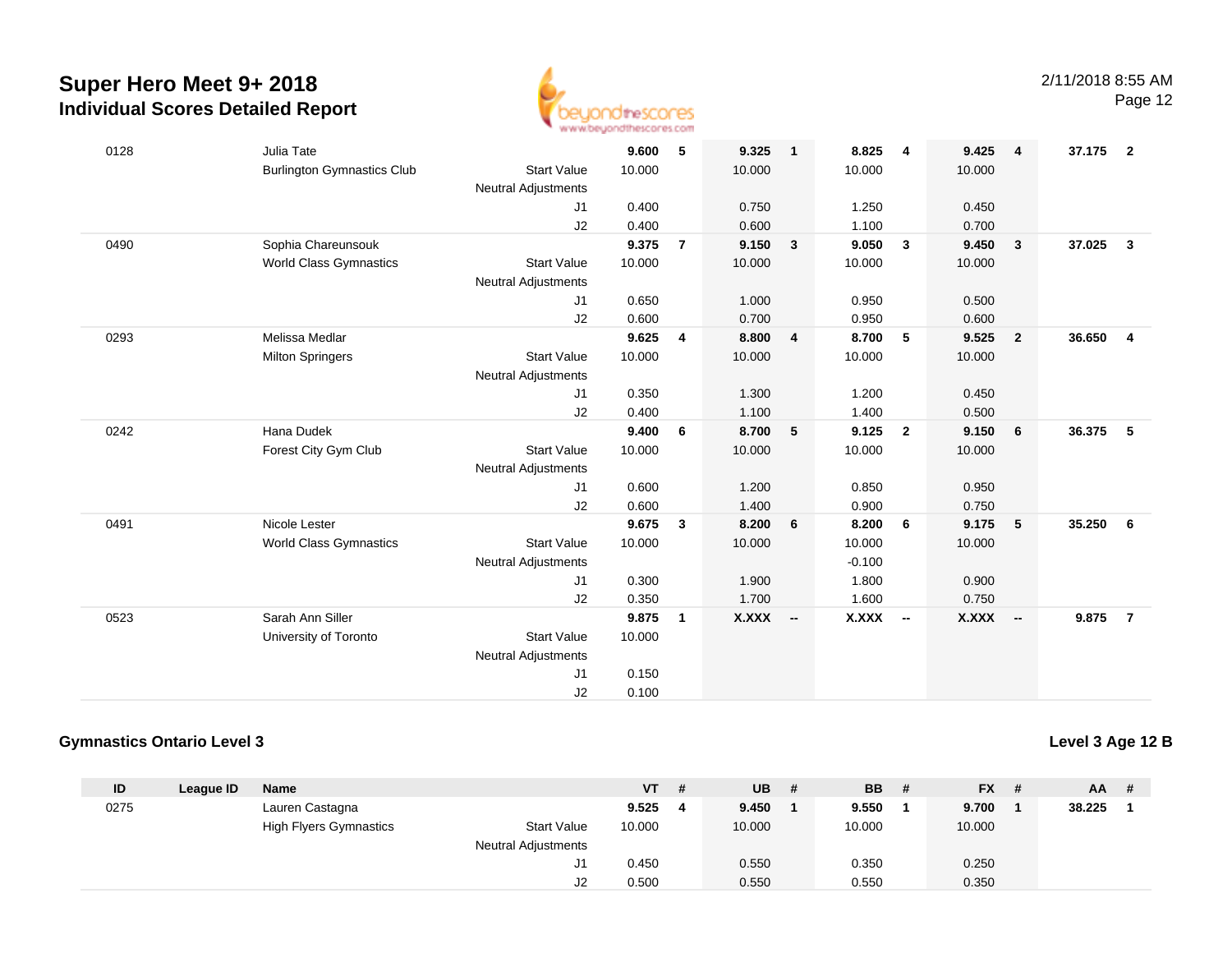

| 0544 | Evelyn Ngu                    |                            | 9.700  | $\mathbf{1}$ | 9.200  | $\overline{2}$ | 9.450    | $\overline{\mathbf{2}}$ | 9.650  | $\overline{2}$ | 38,000 | $\overline{2}$          |
|------|-------------------------------|----------------------------|--------|--------------|--------|----------------|----------|-------------------------|--------|----------------|--------|-------------------------|
|      | <b>High Flyers Gymnastics</b> | <b>Start Value</b>         | 10.000 |              | 10.000 |                | 10.000   |                         | 10.000 |                |        |                         |
|      |                               | <b>Neutral Adjustments</b> |        |              |        |                |          |                         |        |                |        |                         |
|      |                               | J1                         | 0.300  |              | 0.800  |                | 0.500    |                         | 0.250  |                |        |                         |
|      |                               | J2                         | 0.300  |              | 0.800  |                | 0.600    |                         | 0.450  |                |        |                         |
| 0021 | Bronwyn Eastwood              |                            | 9.575  | 3            | 8.900  | 4              | 9.450    | $\overline{2}$          | 8.950  | $\overline{7}$ | 36.875 | $\overline{\mathbf{3}}$ |
|      | All Star Sports Centre        | <b>Start Value</b>         | 10.000 |              | 10.000 |                | 10.000   |                         | 10.000 |                |        |                         |
|      |                               | <b>Neutral Adjustments</b> |        |              |        |                |          |                         |        |                |        |                         |
|      |                               | J1                         | 0.450  |              | 1.200  |                | 0.500    |                         | 1.100  |                |        |                         |
|      |                               | J2                         | 0.400  |              | 1.000  |                | 0.600    |                         | 1.000  |                |        |                         |
| 0529 | Ella Thibideau                |                            | 9.450  | 5            | 9.125  | $\mathbf{3}$   | 8.600    | $\overline{4}$          | 9.625  | $\mathbf{3}$   | 36.800 | $\overline{\mathbf{4}}$ |
|      | Forest City Gym Club          | <b>Start Value</b>         | 10.000 |              | 10.000 |                | 10.000   |                         | 10.000 |                |        |                         |
|      |                               | <b>Neutral Adjustments</b> |        |              |        |                |          |                         |        |                |        |                         |
|      |                               | J1                         | 0.500  |              | 0.950  |                | 1.300    |                         | 0.350  |                |        |                         |
|      |                               | J2                         | 0.600  |              | 0.800  |                | 1.500    |                         | 0.400  |                |        |                         |
| 0521 | Agustina Berezan              |                            | 9.575  | $\mathbf{3}$ | 8.800  | 5              | 8.225    | 6                       | 9.600  | $\overline{4}$ | 36.200 | 5                       |
|      | University of Toronto         | <b>Start Value</b>         | 10.000 |              | 10.000 |                | 10.000   |                         | 10.000 |                |        |                         |
|      |                               | <b>Neutral Adjustments</b> |        |              |        |                | $-0.100$ |                         |        |                |        |                         |
|      |                               | J1                         | 0.450  |              | 1.300  |                | 1.750    |                         | 0.450  |                |        |                         |
|      |                               | J2                         | 0.400  |              | 1.100  |                | 1.600    |                         | 0.350  |                |        |                         |
| 0059 | Olivia Amendola               |                            | 9.600  | $\mathbf{2}$ | 8.175  | $\overline{7}$ | 8.675    | $\mathbf{3}$            | 9.400  | 5              | 35.850 | 6                       |
|      | All Star Sports Centre        | <b>Start Value</b>         | 10.000 |              | 10.000 |                | 10.000   |                         | 10.000 |                |        |                         |
|      |                               | <b>Neutral Adjustments</b> |        |              |        |                | $-0.100$ |                         |        |                |        |                         |
|      |                               | J1                         | 0.400  |              | 1.850  |                | 1.100    |                         | 0.550  |                |        |                         |
|      |                               | J2                         | 0.400  |              | 1.800  |                | 1.350    |                         | 0.650  |                |        |                         |
| 0290 | Abby Lamb                     |                            | 9.425  | 6            | 8.725  | 6              | 8.250    | 5                       | 9.200  | 6              | 35.600 | $\overline{7}$          |
|      | <b>Milton Springers</b>       | <b>Start Value</b>         | 10.000 |              | 10.000 |                | 10.000   |                         | 10.000 |                |        |                         |
|      |                               | <b>Neutral Adjustments</b> |        |              |        |                | $-0.100$ |                         |        |                |        |                         |
|      |                               | J1                         | 0.550  |              | 1.350  |                | 1.600    |                         | 0.700  |                |        |                         |
|      |                               | J2                         | 0.600  |              | 1.200  |                | 1.700    |                         | 0.900  |                |        |                         |
|      |                               |                            |        |              |        |                |          |                         |        |                |        |                         |

### **Gymnastics Ontario Level 3**

**Level 3 Age 12 C**

| ID   | League ID | Name                    |                            | <b>VT</b> | # | <b>UB</b> | # | <b>BB</b> | FX #   | $AA$ # |  |
|------|-----------|-------------------------|----------------------------|-----------|---|-----------|---|-----------|--------|--------|--|
| 0286 |           | <b>Tristan Martins</b>  |                            | 9.800     |   | 9.525     |   | 9.425     | 9.175  | 37.925 |  |
|      |           | <b>Milton Springers</b> | <b>Start Value</b>         | 10.000    |   | 10.000    |   | 10.000    | 10.000 |        |  |
|      |           |                         | <b>Neutral Adjustments</b> |           |   |           |   |           |        |        |  |
|      |           |                         | J1                         | 0.250     |   | 0.550     |   | 0.550     | 0.850  |        |  |
|      |           |                         | J2                         | 0.150     |   | 0.400     |   | 0.600     | 0.800  |        |  |